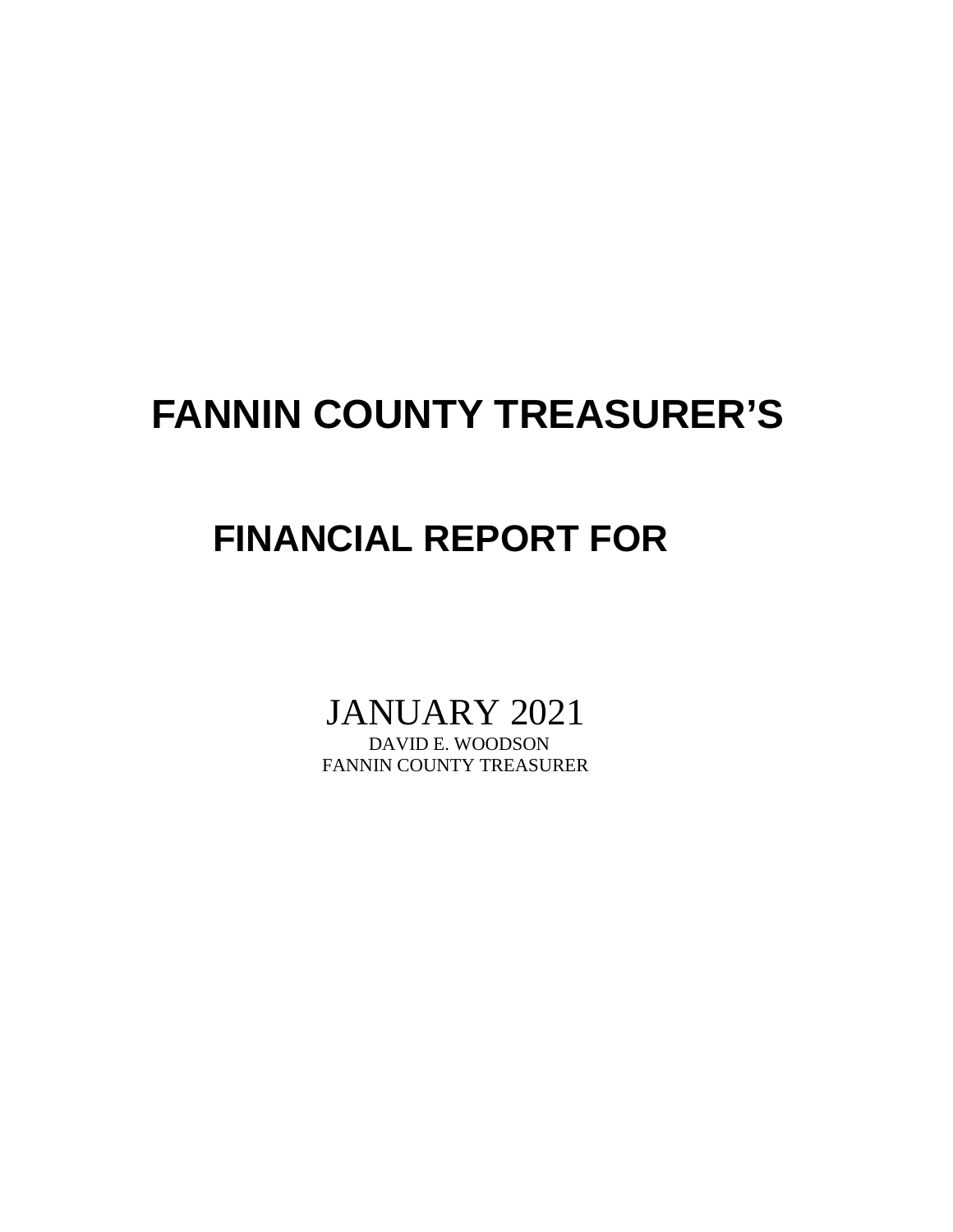

#### **Receipt Listing by Product Code**

Fannin County, TX **The County of Totals by General Ledger Distribution Accounts** 

Date Range: 01/01/2021 - 01/31/2021

| <b>Product Code</b>         |                  | <b>Product Code Description</b>                             |                              |                                                             |                            |
|-----------------------------|------------------|-------------------------------------------------------------|------------------------------|-------------------------------------------------------------|----------------------------|
| 6th Ct of Appeals DC        |                  | Dist Clk 6th Ct of Appeals                                  |                              |                                                             |                            |
|                             |                  |                                                             |                              | <b>Distribution GL Account Number</b>                       | <b>Distribution Amount</b> |
| Receipt Number<br>R00000381 | Date<br>1/8/2021 | <b>EOD Packet Number</b><br>CLPKT00057 - 1-8-2021           | Payor Name<br>District Clerk | 100-340-6000 - D.C.6TH COURT OF APPEALS                     | $-130.18$                  |
|                             |                  | Receipts-Posted                                             |                              | <b>FEE</b>                                                  |                            |
|                             |                  |                                                             |                              | 6th Ct of Appeals DC Subtotal:                              | $-130.18$                  |
| <b>Alcohol License</b>      |                  | <b>Alocohol Beverage License</b>                            |                              |                                                             |                            |
| Receipt Number              | Date             | <b>EOD Packet Number</b>                                    | Payor Name                   | Distribution GL Account Number                              | <b>Distribution Amount</b> |
| R00000402                   | 1/14/2021        | CLPKT00060 - 1-14-2021<br>Receipts-Posted                   | TAX A/C                      | 100-320-2000 - ALCOHLIC BEVERAGE<br><b>LICENSE</b>          | $-195.00$                  |
| R00000403                   | 1/14/2021        | CLPKT00060 - 1-14-2021<br>Receipts-Posted                   | TAC A/C                      | 100-320-2000 - ALCOHLIC BEVERAGE<br><b>LICENSE</b>          | $-30.00$                   |
|                             |                  |                                                             |                              | <b>Alcohol License Subtotal:</b>                            | $-225.00$                  |
| <b>Auction Proceed Forf</b> |                  | <b>Auction Proceeds SO Forfeiture</b>                       |                              |                                                             |                            |
| Receipt Number              | Date             | <b>EOD Packet Number</b>                                    | Payor Name                   | Distribution GL Account Number                              | <b>Distribution Amount</b> |
| R00000374                   | 1/7/2021         | CLPKT00056 - 1-7-2021<br>Receipts-Posted                    | Cole Title Company           | 560-352-2000 - CONTRABAND FORFEITURE                        | $-27,023.11$               |
|                             |                  |                                                             |                              | <b>Auction Proceed Forf Subtotal:</b>                       | $-27,023.11$               |
| <b>Automobile Insurance</b> |                  | <b>Automobile Insurance Loss Payment</b>                    |                              |                                                             |                            |
| Receipt Number              | Date             | <b>EOD Packet Number</b>                                    | Payor Name                   | Distribution GL Account Number                              | <b>Distribution Amount</b> |
| R00000375                   | 1/8/2021         | CLPKT00057 - 1-8-2021<br>Receipts-Posted                    | <b>TAC</b>                   | 100-370-1310 - AUTOMOBILE INSURANCE<br><b>LOSS PAYMENTS</b> | $-1,841.93$                |
| R00000421                   | 1/19/2021        | CLPKT00062 - 1-19-2021<br>Receipts-Posted                   | <b>TAC</b>                   | 100-370-1310 - AUTOMOBILE INSURANCE<br><b>LOSS PAYMENTS</b> | $-278.00$                  |
|                             |                  |                                                             |                              | <b>Automobile Insurance Subtotal:</b>                       | $-2,119.93$                |
| <b>Bail Bond</b>            |                  | <b>Bail Bond Fees</b>                                       |                              |                                                             |                            |
| <b>Receipt Number</b>       | Date             | <b>EOD Packet Number</b>                                    | Payor Name                   | Distribution GL Account Number                              | <b>Distribution Amount</b> |
| R00000358                   | 1/4/2021         | CLPKT00053 - 1-4-2021                                       | Doc's Bail Bonds             | 130-345-1130 - SURETY BAIL BOND FEE                         | -45.00                     |
| R00000359                   | 1/4/2021         | Receipts-Posted<br>CLPKT00053 - 1-4-2021<br>Receipts-Posted | Fannin County Bail Bonds     | 130-345-1130 - SURETY BAIL BOND FEE                         | $-60.00$                   |
| R00000360                   | 1/4/2021         | CLPKT00053 - 1-4-2021<br>Receipts-Posted                    | Carpenter's Bail Bonds       | 130-345-1130 - SURETY BAIL BOND FEE                         | $-60.00$                   |
| R00000408                   | 1/14/2021        | CLPKT00060 - 1-14-2021<br>Receipts-Posted                   | Doc's Bail Bonds             | 130-345-1130 - SURETY BAIL BOND FEE                         | $-120.00$                  |
| R00000409                   | 1/14/2021        | CLPKT00060 - 1-14-2021<br>Receipts-Posted                   | Fannin County Bail Bonds     | 130-345-1130 - SURETY BAIL BOND FEE                         | $-120.00$                  |
| R00000410                   | 1/14/2021        | CLPKT00060 - 1-14-2021<br>Receipts-Posted                   | Carpenter's Bail Bonds       | 130-345-1130 - SURETY BAIL BOND FEE                         | $-90.00$                   |
| R00000431                   | 1/25/2021        | CLPKT00065 - 1-25-2021<br>Receipts-Posted                   | Carpenter's Bail Bonds       | 130-345-1130 - SURETY BAIL BOND FEE                         | $-30.00$                   |
| R00000432                   | 1/25/2021        | CLPKT00065 - 1-25-2021<br>Receipts-Posted                   | Doc's Bail Bonds             | 130-345-1130 - SURETY BAIL BOND FEE                         | $-75.00$                   |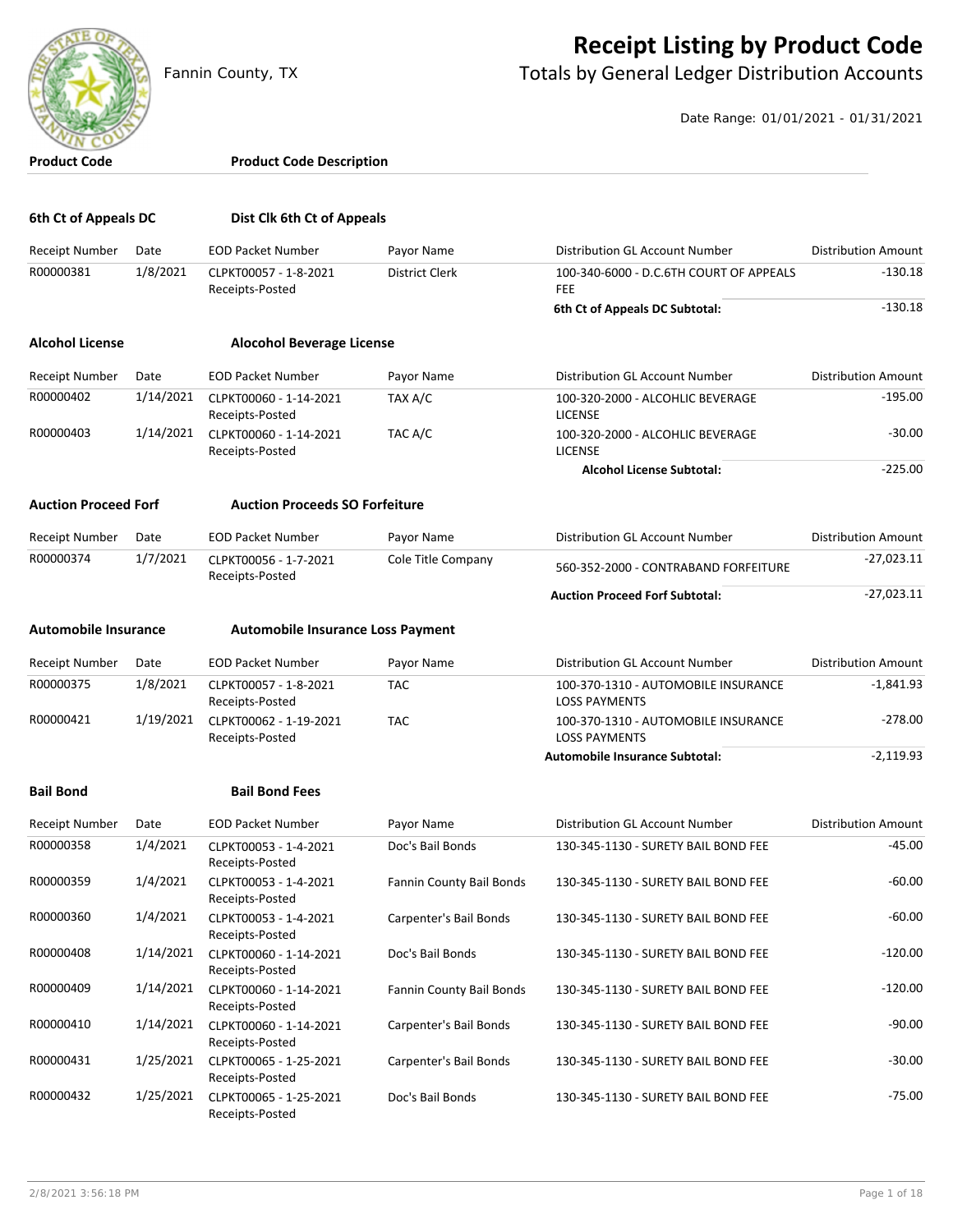| <b>Product Code</b>    |           | <b>Product Code Description</b>                              |                           |                                                    |                            |
|------------------------|-----------|--------------------------------------------------------------|---------------------------|----------------------------------------------------|----------------------------|
| R00000433              | 1/25/2021 | CLPKT00065 - 1-25-2021<br>Receipts-Posted                    | Fannin County Bail Bonds  | 130-345-1130 - SURETY BAIL BOND FEE                | $-90.00$                   |
|                        |           |                                                              |                           | <b>Bail Bond Subtotal:</b>                         | $-690.00$                  |
| <b>Bldg Permits</b>    |           | <b>Building Permits</b>                                      |                           |                                                    |                            |
| Receipt Number         | Date      | <b>EOD Packet Number</b>                                     | Payor Name                | Distribution GL Account Number                     | <b>Distribution Amount</b> |
| R00000445              | 1/29/2021 | CLPKT00067 - 1-29-2021<br>Receipts-Posted                    | Kayla Taylor              | 100-340-6550 - BUILDING PERMITS                    | $-150.00$                  |
|                        |           |                                                              |                           | <b>Bldg Permits Subtotal:</b>                      | $-150.00$                  |
| <b>Blood Draws</b>     |           | <b>Blood Draws</b>                                           |                           |                                                    |                            |
| Receipt Number         | Date      | <b>EOD Packet Number</b>                                     | Payor Name                | Distribution GL Account Number                     | <b>Distribution Amount</b> |
| R00000361              | 1/5/2021  | CLPKT00054 - 1-5-2021<br>Receipts-Posted                     | County Clerk              | 360-370-1300 - REFUNDS &<br><b>MISCELLANEOUS</b>   | $-42.86$                   |
| R00000362              | 1/5/2021  | CLPKT00054 - 1-5-2021<br>Receipts-Posted                     | <b>Fannin County CSCD</b> | 360-370-1300 - REFUNDS &<br><b>MISCELLANEOUS</b>   | $-45.00$                   |
| R00000414              | 1/19/2021 | CLPKT00062 - 1-19-2021<br>Receipts-Posted                    | Fannin County CSCD        | 360-370-1300 - REFUNDS &<br>MISCELLANEOUS          | $-81.39$                   |
|                        |           |                                                              |                           | <b>Blood Draws Subtotal:</b>                       | $-169.25$                  |
| <b>Bond Super Fees</b> |           | <b>Bond Supervision Fees</b>                                 |                           |                                                    |                            |
| Receipt Number         | Date      | <b>EOD Packet Number</b>                                     | Payor Name                | Distribution GL Account Number                     | <b>Distribution Amount</b> |
| R00000429              | 1/22/2021 | CLPKT00064 - 1-22-2021                                       | <b>Bond Supervision</b>   | 100-340-5730 - BOND SUPERVISION FEES               | $-2,850.00$                |
| R00000446              | 1/29/2021 | Receipts-Posted<br>CLPKT00067 - 1-29-2021<br>Receipts-Posted | <b>Bond Supervision</b>   | 100-340-5730 - BOND SUPERVISION FEES               | $-1,980.00$                |
|                        |           |                                                              |                           | <b>Bond Super Fees Subtotal:</b>                   | $-4,830.00$                |
| <b>Car Reg General</b> |           | <b>Car Reg General</b>                                       |                           |                                                    |                            |
| Receipt Number         | Date      | <b>EOD Packet Number</b>                                     | Payor Name                | Distribution GL Account Number                     | Distribution Amount        |
| R00000389              | 1/12/2021 | CLPKT00059 - 1-12-2021                                       | TAC A/C                   | 100-321-2000 - COMMISSIONS ON CAR                  | $-20.70$                   |
|                        |           | Receipts-Posted                                              |                           | <b>REGIST</b>                                      |                            |
| R00000391              | 1/12/2021 | CLPKT00059 - 1-12-2021<br>Receipts-Posted                    | TAX A/C                   | 100-321-2000 - COMMISSIONS ON CAR<br><b>REGIST</b> | $-571.45$                  |
| R00000392              |           | 1/12/2021 CLPKT00059 - 1-12-2021<br>Receipts-Posted          | TAX A/C                   | 100-321-2000 - COMMISSIONS ON CAR<br><b>REGIST</b> | $-2.30$                    |
| R00000394              | 1/12/2021 | CLPKT00059 - 1-12-2021<br>Receipts-Posted                    | TAX A/C                   | 100-321-2000 - COMMISSIONS ON CAR<br><b>REGIST</b> | $-916.10$                  |
| R00000405              | 1/14/2021 | CLPKT00060 - 1-14-2021<br>Receipts-Posted                    | TAC A/C                   | 100-321-2000 - COMMISSIONS ON CAR<br><b>REGIST</b> | $-170.40$                  |
| R00000406              | 1/14/2021 | CLPKT00060 - 1-14-2021<br>Receipts-Posted                    | TAX A/C                   | 100-321-2000 - COMMISSIONS ON CAR<br><b>REGIST</b> | $-2,108.35$                |
| R00000426              | 1/22/2021 | CLPKT00064 - 1-22-2021<br>Receipts-Posted                    | TAX A/C                   | 100-321-2000 - COMMISSIONS ON CAR<br><b>REGIST</b> | $-1,564.00$                |
| R00000427              | 1/22/2021 | CLPKT00064 - 1-22-2021<br>Receipts-Posted                    | TAX A/C                   | 100-321-2000 - COMMISSIONS ON CAR<br><b>REGIST</b> | $-2.30$                    |
| R00000440              | 1/28/2021 | CLPKT00066 - 1-28-2021<br>Receipts-Posted                    | TAX A/C                   | 100-321-2000 - COMMISSIONS ON CAR<br><b>REGIST</b> | $-923.05$                  |
|                        |           |                                                              |                           | <b>Car Reg General Subtotal:</b>                   | $-6,278.65$                |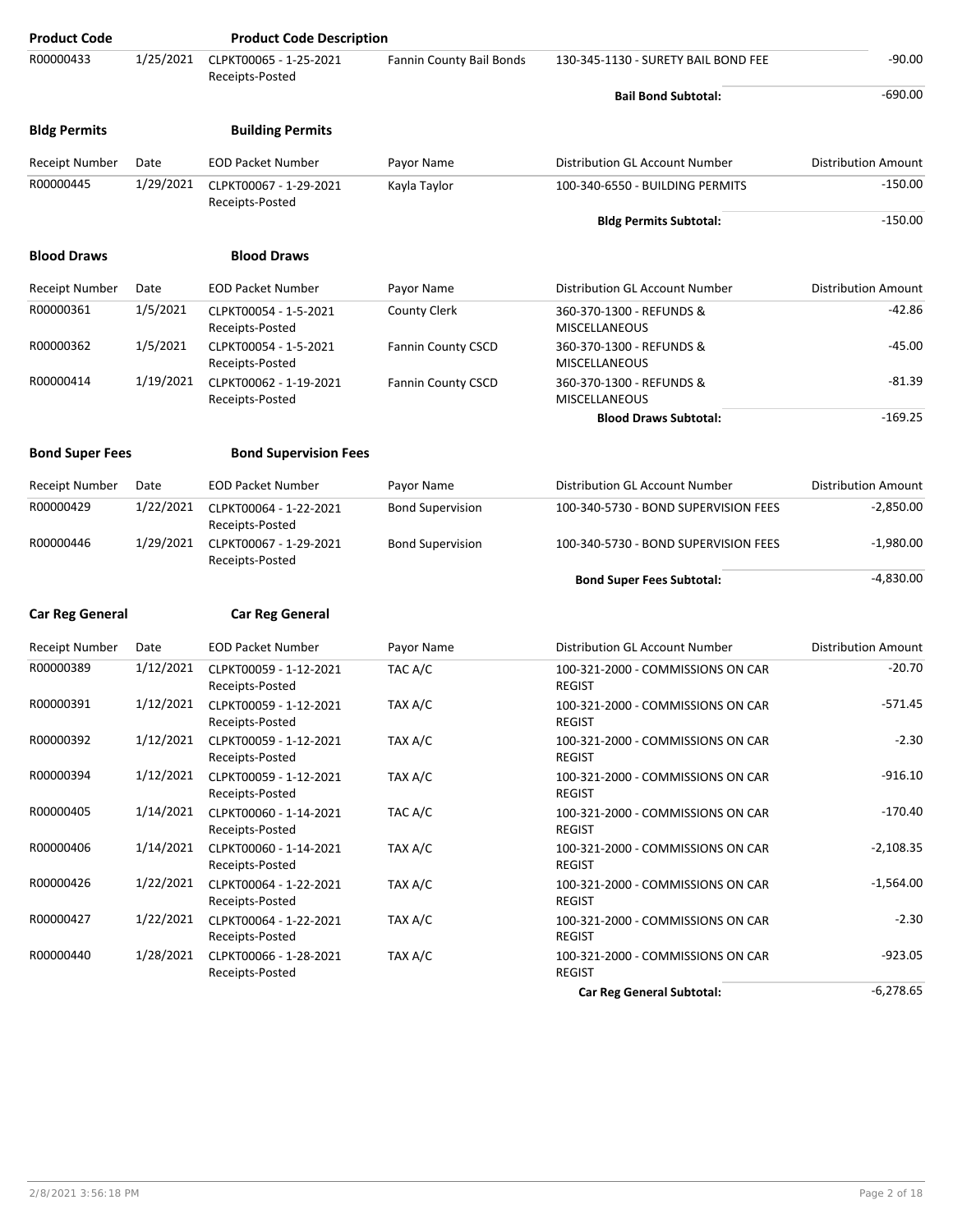| <b>Product Code</b>  |           | <b>Product Code Description</b>           |            |                                         |                            |
|----------------------|-----------|-------------------------------------------|------------|-----------------------------------------|----------------------------|
| Car Reg R&B Percenta |           | <b>Car Reg R&amp;B Percentages</b>        |            |                                         |                            |
| Receipt Number       | Date      | <b>EOD Packet Number</b>                  | Payor Name | <b>Distribution GL Account Number</b>   | <b>Distribution Amount</b> |
| R00000389            | 1/12/2021 | CLPKT00059 - 1-12-2021<br>Receipts-Posted | TAC A/C    | 210-321-3000 - COUNTY'S ADDITIONAL \$10 | $-18.34$                   |
|                      |           |                                           |            | 230-321-3000 - COUNTY'S ADDITIONAL \$10 | $-32.05$                   |
|                      |           |                                           |            | 220-321-3000 - COUNTY'S ADDITIONAL \$10 | $-21.37$                   |
|                      |           |                                           |            | 240-321-3000 - COUNTY'S ADDITIONAL \$10 | $-18.24$                   |
| R00000391            | 1/12/2021 | CLPKT00059 - 1-12-2021<br>Receipts-Posted | TAX A/C    | 220-321-3000 - COUNTY'S ADDITIONAL \$10 | $-565.01$                  |
|                      |           |                                           |            | 210-321-3000 - COUNTY'S ADDITIONAL \$10 | $-485.04$                  |
|                      |           |                                           |            | 240-321-3000 - COUNTY'S ADDITIONAL \$10 | $-482.43$                  |
|                      |           |                                           |            | 230-321-3000 - COUNTY'S ADDITIONAL \$10 | $-847.52$                  |
| R00000392            | 1/12/2021 | CLPKT00059 - 1-12-2021<br>Receipts-Posted | TAX A/C    | 220-321-3000 - COUNTY'S ADDITIONAL \$10 | $-2.37$                    |
|                      |           |                                           |            | 230-321-3000 - COUNTY'S ADDITIONAL \$10 | $-3.56$                    |
|                      |           |                                           |            | 210-321-3000 - COUNTY'S ADDITIONAL \$10 | $-2.04$                    |
|                      |           |                                           |            | 240-321-3000 - COUNTY'S ADDITIONAL \$10 | $-2.03$                    |
| R00000394            | 1/12/2021 | CLPKT00059 - 1-12-2021<br>Receipts-Posted | TAX A/C    | 240-321-3000 - COUNTY'S ADDITIONAL \$10 | $-833.10$                  |
|                      |           |                                           |            | 230-321-3000 - COUNTY'S ADDITIONAL \$10 | $-1,463.57$                |
|                      |           |                                           |            | 220-321-3000 - COUNTY'S ADDITIONAL \$10 | $-975.71$                  |
|                      |           |                                           |            | 210-321-3000 - COUNTY'S ADDITIONAL \$10 | $-837.62$                  |
| R00000405            | 1/14/2021 | CLPKT00060 - 1-14-2021<br>Receipts-Posted | TAC A/C    | 230-321-3000 - COUNTY'S ADDITIONAL \$10 | $-259.95$                  |
|                      |           |                                           |            | 220-321-3000 - COUNTY'S ADDITIONAL \$10 | -173.30                    |
|                      |           |                                           |            | 210-321-3000 - COUNTY'S ADDITIONAL \$10 | $-148.78$                  |
|                      |           |                                           |            | 240-321-3000 - COUNTY'S ADDITIONAL \$10 | $-147.97$                  |
| R00000406            | 1/14/2021 | CLPKT00060 - 1-14-2021<br>Receipts-Posted | TAX A/C    | 210-321-3000 - COUNTY'S ADDITIONAL \$10 | $-1,813.82$                |
|                      |           |                                           |            | 230-321-3000 - COUNTY'S ADDITIONAL \$10 | $-3,169.29$                |
|                      |           |                                           |            | 240-321-3000 - COUNTY'S ADDITIONAL \$10 | $-1,804.03$                |
|                      |           |                                           |            | 220-321-3000 - COUNTY'S ADDITIONAL \$10 | $-2,112.86$                |
| R00000426            | 1/22/2021 | CLPKT00064 - 1-22-2021<br>Receipts-Posted | TAX A/C    | 210-321-3000 - COUNTY'S ADDITIONAL \$10 | $-1,198.34$                |
|                      |           |                                           |            | 230-321-3000 - COUNTY'S ADDITIONAL \$10 | $-2,093.87$                |
|                      |           |                                           |            | 220-321-3000 - COUNTY'S ADDITIONAL \$10 | $-1,395.91$                |
|                      |           |                                           |            | 240-321-3000 - COUNTY'S ADDITIONAL \$10 | $-1,191.88$                |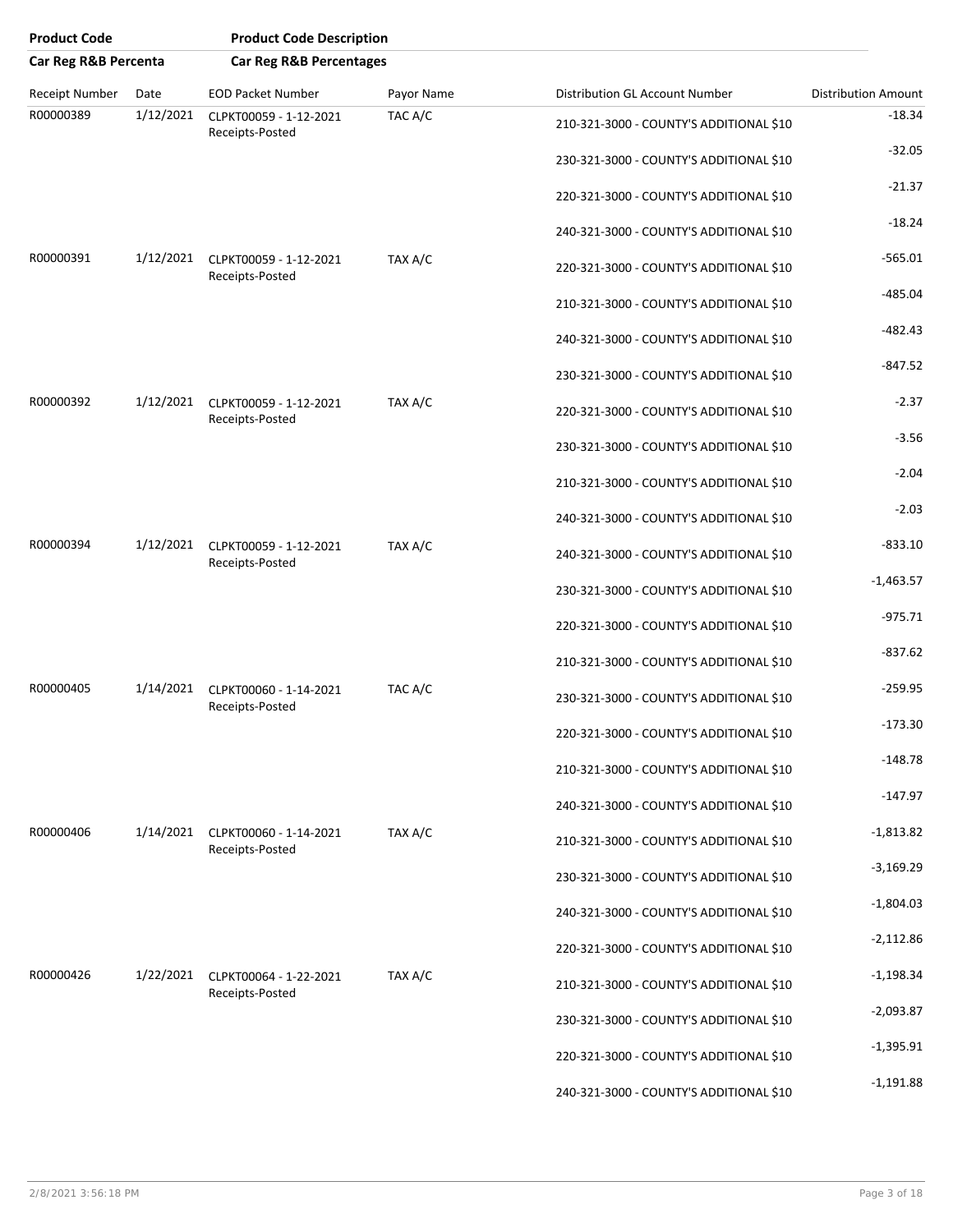| <b>Product Code</b>      |           | <b>Product Code Description</b>           |                    |                                                                      |                            |
|--------------------------|-----------|-------------------------------------------|--------------------|----------------------------------------------------------------------|----------------------------|
| R00000427                | 1/22/2021 | CLPKT00064 - 1-22-2021<br>Receipts-Posted | TAX A/C            | 210-321-3000 - COUNTY'S ADDITIONAL \$10                              | $-2.04$                    |
|                          |           |                                           |                    | 220-321-3000 - COUNTY'S ADDITIONAL \$10                              | $-2.37$                    |
|                          |           |                                           |                    | 230-321-3000 - COUNTY'S ADDITIONAL \$10                              | $-3.56$                    |
|                          |           |                                           |                    | 240-321-3000 - COUNTY'S ADDITIONAL \$10                              | $-2.03$                    |
| R00000440                | 1/28/2021 | CLPKT00066 - 1-28-2021<br>Receipts-Posted | TAX A/C            | 210-321-3000 - COUNTY'S ADDITIONAL \$10                              | $-805.01$                  |
|                          |           |                                           |                    | 240-321-3000 - COUNTY'S ADDITIONAL \$10                              | $-800.66$                  |
|                          |           |                                           |                    | 230-321-3000 - COUNTY'S ADDITIONAL \$10                              | $-1,406.60$                |
|                          |           |                                           |                    | 220-321-3000 - COUNTY'S ADDITIONAL \$10                              | $-937.73$                  |
|                          |           |                                           |                    | Car Reg R&B Percenta Subtotal:                                       | $-26,060.00$               |
| <b>Car Titles</b>        |           | <b>Commission on Car Titles</b>           |                    |                                                                      |                            |
| Receipt Number           | Date      | <b>EOD Packet Number</b>                  | Payor Name         | Distribution GL Account Number                                       | <b>Distribution Amount</b> |
| R00000390                | 1/12/2021 | CLPKT00059 - 1-12-2021<br>Receipts-Posted | TAX A/C            | 100-321-2500 - COMMISSION ON CAR<br><b>TITLES</b>                    | $-245.00$                  |
| R00000393                | 1/12/2021 | CLPKT00059 - 1-12-2021<br>Receipts-Posted | TAX A/C            | 100-321-2500 - COMMISSION ON CAR<br><b>TITLES</b>                    | $-550.00$                  |
| R00000404                | 1/14/2021 | CLPKT00060 - 1-14-2021<br>Receipts-Posted | TAX A/C            | 100-321-2500 - COMMISSION ON CAR<br><b>TITLES</b>                    | $-1,180.00$                |
| R00000428                | 1/22/2021 | CLPKT00064 - 1-22-2021<br>Receipts-Posted | TAX A/C            | 100-321-2500 - COMMISSION ON CAR<br><b>TITLES</b>                    | $-730.00$                  |
| R00000438                | 1/28/2021 | CLPKT00066 - 1-28-2021<br>Receipts-Posted | TAX A/C            | 100-321-2500 - COMMISSION ON CAR<br><b>TITLES</b>                    | $-500.00$                  |
| R00000439                | 1/28/2021 | CLPKT00066 - 1-28-2021<br>Receipts-Posted | TAX A/C            | 100-321-2500 - COMMISSION ON CAR<br><b>TITLES</b>                    | $-470.00$                  |
|                          |           |                                           |                    | <b>Car Titles Subtotal:</b>                                          | $-3,675.00$                |
| <b>Cobra Health</b>      |           | <b>Payroll Cobra Health</b>               |                    |                                                                      |                            |
| <b>Receipt Number</b>    | Date      | <b>EOD Packet Number</b>                  | Payor Name         | Distribution GL Account Number                                       | <b>Distribution Amount</b> |
| R00000387                | 1/12/2021 | CLPKT00059 - 1-12-2021<br>Receipts-Posted | Karen Biggers      | 950-370-1300 - REFUNDS &<br><b>MISCELLANEOUS</b>                     | $-948.40$                  |
| R00000388                | 1/12/2021 | CLPKT00059 - 1-12-2021<br>Receipts-Posted | Valta Siebenthall  | 950-370-1300 - REFUNDS &<br><b>MISCELLANEOUS</b>                     | $-988.96$                  |
|                          |           |                                           |                    | <b>Cobra Health Subtotal:</b>                                        | $-1,937.36$                |
| <b>Const Pct 3 Fees</b>  |           | <b>Const Pct 3 Fees</b>                   |                    |                                                                      |                            |
| Receipt Number           | Date      | <b>EOD Packet Number</b>                  | Payor Name         | Distribution GL Account Number                                       | <b>Distribution Amount</b> |
| R00000413                | 1/15/2021 | CLPKT00061 - 1-15-2021<br>Receipts-Posted | Constable Pct. #3  | 100-340-5530 - CONSTABLE PCT. 3 FEES                                 | $-140.00$                  |
|                          |           |                                           |                    | <b>Const Pct 3 Fees Subtotal:</b>                                    | $-140.00$                  |
| <b>Contraband DA Fee</b> |           | <b>Contraband Forfeiture DA Fee</b>       |                    |                                                                      |                            |
| Receipt Number           | Date      | <b>EOD Packet Number</b>                  | Payor Name         | Distribution GL Account Number                                       | Distribution Amount        |
| R00000374                | 1/7/2021  | CLPKT00056 - 1-7-2021<br>Receipts-Posted  | Cole Title Company | 360-352-2000 - CONTRABAND FORFEITURE                                 | $-12,417.23$               |
| R00000384                | 1/11/2021 | CLPKT00058 - 1-11-2021<br>Receipts-Posted |                    | Fannin County Sheriff Forfeitur 360-352-2000 - CONTRABAND FORFEITURE | $-500.00$                  |
|                          |           |                                           |                    | <b>Contraband DA Fee Subtotal:</b>                                   | $-12,917.23$               |

2/8/2021 3:56:18 PM Page 4 of 18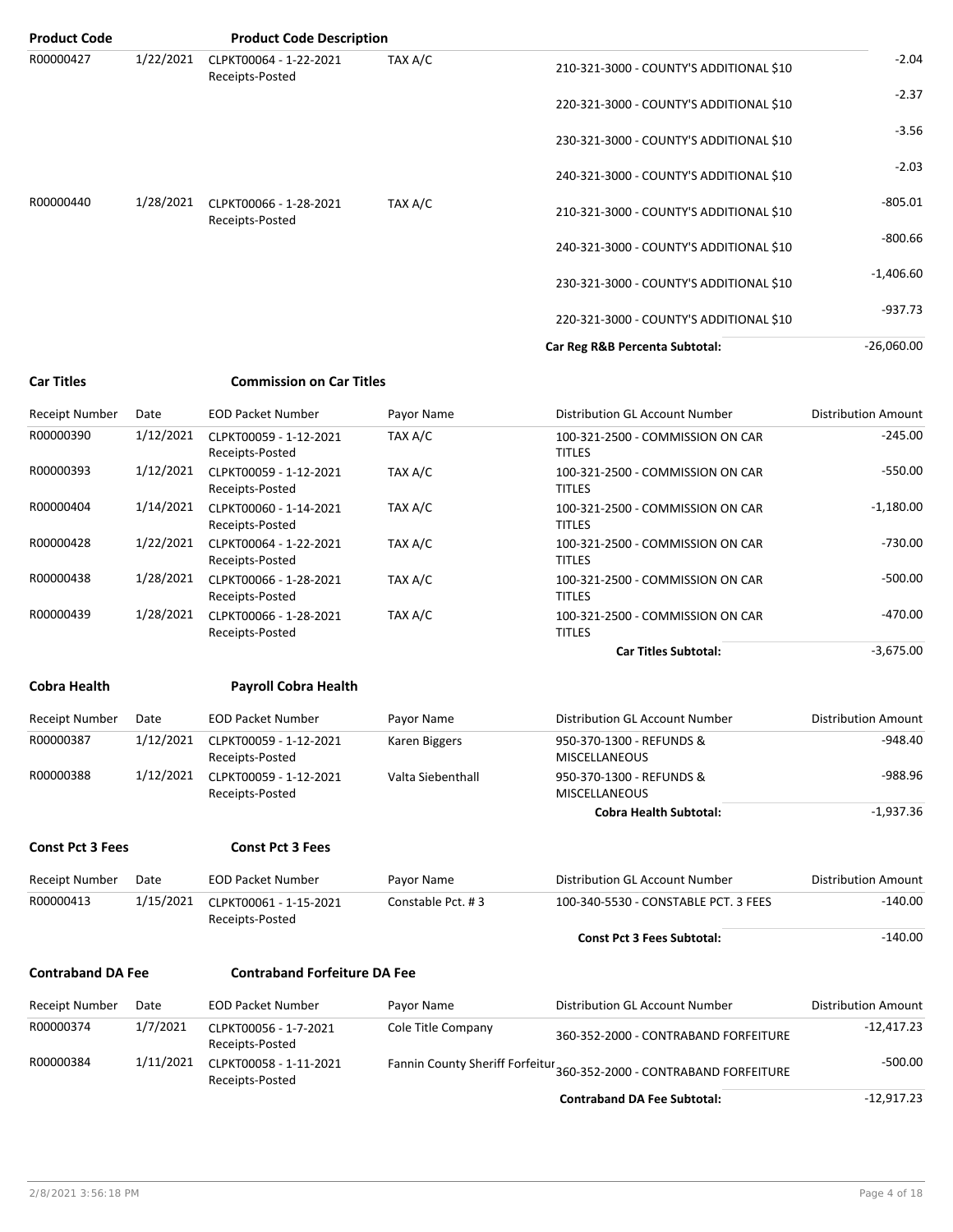| <b>Product Code</b>        |           | <b>Product Code Description</b>           |                       |                                                                                |                            |
|----------------------------|-----------|-------------------------------------------|-----------------------|--------------------------------------------------------------------------------|----------------------------|
| <b>County Records Mgt</b>  |           | <b>County Records Mgt</b>                 |                       |                                                                                |                            |
| Receipt Number             | Date      | <b>EOD Packet Number</b>                  | Payor Name            | Distribution GL Account Number                                                 | <b>Distribution Amount</b> |
| R00000381                  | 1/8/2021  | CLPKT00057 - 1-8-2021<br>Receipts-Posted  | <b>District Clerk</b> | 200-370-1350 - CO.OFFICE REC.MNGMT.FEE                                         | $-406.23$                  |
|                            |           |                                           |                       | <b>County Records Mgt Subtotal:</b>                                            | $-406.23$                  |
| <b>Court Costs</b>         |           | <b>Court Cost and Arrest Fees</b>         |                       |                                                                                |                            |
| Receipt Number             | Date      | <b>EOD Packet Number</b>                  | Payor Name            | <b>Distribution GL Account Number</b>                                          | <b>Distribution Amount</b> |
| R00000381                  | 1/8/2021  | CLPKT00057 - 1-8-2021                     | <b>District Clerk</b> | 100-318-1300 - COURT COSTS/ARREST FEES                                         | $-6,397.13$                |
|                            |           | Receipts-Posted                           |                       |                                                                                | $-6,397.13$                |
|                            |           |                                           |                       | <b>Court Costs Subtotal:</b>                                                   |                            |
| <b>Court Rec Pres</b>      |           | <b>Dist Clk Ct Rec Pres</b>               |                       |                                                                                |                            |
| Receipt Number             | Date      | <b>EOD Packet Number</b>                  | Payor Name            | Distribution GL Account Number                                                 | <b>Distribution Amount</b> |
| R00000381                  | 1/8/2021  | CLPKT00057 - 1-8-2021<br>Receipts-Posted  | District Clerk        | 193-370-1330 - DIST.CLK.COURT RECORDS<br>PRESERVATION                          | $-270.35$                  |
|                            |           |                                           |                       | <b>Court Rec Pres Subtotal:</b>                                                | $-270.35$                  |
| <b>Court Reporter</b>      |           | <b>Court Reporter</b>                     |                       |                                                                                |                            |
| Receipt Number             | Date      | <b>EOD Packet Number</b>                  | Payor Name            | Distribution GL Account Number                                                 | <b>Distribution Amount</b> |
| R00000381                  | 1/8/2021  | CLPKT00057 - 1-8-2021<br>Receipts-Posted  | District Clerk        | 100-370-1620 - COURT REPORTER SERVICE<br>FEE                                   | $-391.87$                  |
|                            |           |                                           |                       | <b>Court Reporter Subtotal:</b>                                                | $-391.87$                  |
| <b>Courthouse Security</b> |           | <b>Dist Clk</b>                           |                       |                                                                                |                            |
| Receipt Number             | Date      | <b>EOD Packet Number</b>                  | Payor Name            | Distribution GL Account Number                                                 | <b>Distribution Amount</b> |
| R00000381                  | 1/8/2021  | CLPKT00057 - 1-8-2021<br>Receipts-Posted  | District Clerk        | 110-340-6500 - DISTRICT CLERK FEES                                             | $-217.31$                  |
|                            |           |                                           |                       | <b>Courthouse Security Subtotal:</b>                                           | $-217.31$                  |
| <b>Culvert General</b>     |           | <b>Culvert Permit</b>                     |                       |                                                                                |                            |
| Receipt Number             | Date      | <b>EOD Packet Number</b>                  | Payor Name            | Distribution GL Account Number                                                 | <b>Distribution Amount</b> |
| R00000379                  | 1/8/2021  | CLPKT00057 - 1-8-2021<br>Receipts-Posted  | Joel Gibson           | 100-370-1420 - CULVERT PERMITTING<br><b>PROCESS</b>                            | $-10.00$                   |
| R00000383                  | 1/11/2021 | CLPKT00058 - 1-11-2021<br>Receipts-Posted | Christy Lasseigne     | 100-370-1420 - CULVERT PERMITTING<br><b>PROCESS</b>                            | -10.00                     |
| R00000400                  | 1/14/2021 | CLPKT00060 - 1-14-2021<br>Receipts-Posted | Chase McDaniel        | 100-370-1420 - CULVERT PERMITTING<br><b>PROCESS</b>                            | -10.00                     |
| R00000401                  | 1/14/2021 | CLPKT00060 - 1-14-2021<br>Receipts-Posted | Scott Herridge        | 100-370-1420 - CULVERT PERMITTING<br><b>PROCESS</b>                            | $-10.00$                   |
| R00000417                  | 1/19/2021 | CLPKT00062 - 1-19-2021<br>Receipts-Posted | SWUD/Dana Melugin     | 100-370-1420 - CULVERT PERMITTING<br><b>PROCESS</b>                            | $-10.00$                   |
| R00000436                  | 1/28/2021 | CLPKT00066 - 1-28-2021<br>Receipts-Posted |                       | NTMWD/Jacob Pannell Water I100-370-1420 - CULVERT PERMITTING<br><b>PROCESS</b> | $-500.00$                  |
|                            |           |                                           |                       | <b>Culvert General Subtotal:</b>                                               | $-550.00$                  |
| <b>Culvert R&amp;B 1</b>   |           | <b>Culvert Permit</b>                     |                       |                                                                                |                            |
| Receipt Number             | Date      | <b>EOD Packet Number</b>                  | Payor Name            | Distribution GL Account Number                                                 | <b>Distribution Amount</b> |
| R00000383                  | 1/11/2021 | CLPKT00058 - 1-11-2021<br>Receipts-Posted | Christy Lasseigne     | 210-370-1420 - CULVERT PERMITTING<br><b>PROCESS</b>                            | -20.00                     |
| R00000417                  | 1/19/2021 | CLPKT00062 - 1-19-2021<br>Receipts-Posted | SWUD/Dana Melugin     | 210-370-1420 - CULVERT PERMITTING<br><b>PROCESS</b>                            | $-20.00$                   |
|                            |           |                                           |                       | <b>Culvert R&amp;B 1 Subtotal:</b>                                             | $-40.00$                   |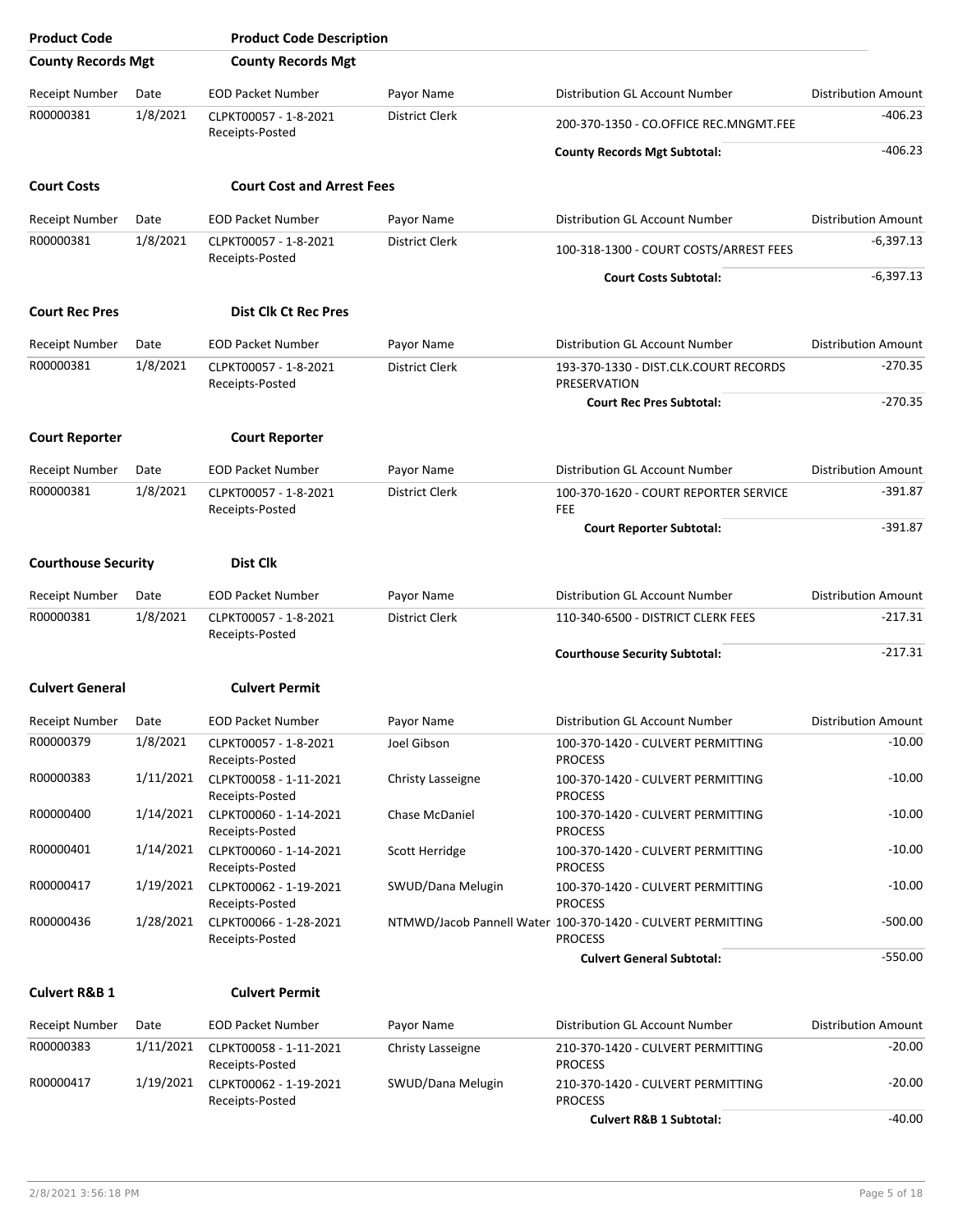| <b>Product Code</b>       |           | <b>Product Code Description</b>            |                           |                                                                                 |                            |
|---------------------------|-----------|--------------------------------------------|---------------------------|---------------------------------------------------------------------------------|----------------------------|
| <b>Culvert R&amp;B 2</b>  |           | <b>Culvert Permit</b>                      |                           |                                                                                 |                            |
| <b>Receipt Number</b>     | Date      | <b>EOD Packet Number</b>                   | Payor Name                | Distribution GL Account Number                                                  | <b>Distribution Amount</b> |
| R00000400                 | 1/14/2021 | CLPKT00060 - 1-14-2021<br>Receipts-Posted  | Chase McDaniel            | 220-370-1420 - CULVERT PERMITTING<br><b>PROCESS</b>                             | $-20.00$                   |
| R00000436                 | 1/28/2021 | CLPKT00066 - 1-28-2021<br>Receipts-Posted  |                           | NTMWD/Jacob Pannell Water  220-370-1420 - CULVERT PERMITTING<br><b>PROCESS</b>  | $-200.00$                  |
|                           |           |                                            |                           | <b>Culvert R&amp;B 2 Subtotal:</b>                                              | $-220.00$                  |
| <b>Culvert R&amp;B 3</b>  |           | <b>Culvert Permit</b>                      |                           |                                                                                 |                            |
| <b>Receipt Number</b>     | Date      | <b>EOD Packet Number</b>                   | Payor Name                | Distribution GL Account Number                                                  | <b>Distribution Amount</b> |
| R00000401                 | 1/14/2021 | CLPKT00060 - 1-14-2021<br>Receipts-Posted  | Scott Herridge            | 230-370-1420 - CULVERT PERMITTING<br><b>PROCESS</b>                             | $-20.00$                   |
| R00000436                 | 1/28/2021 | CLPKT00066 - 1-28-2021<br>Receipts-Posted  |                           | NTMWD/Jacob Pannell Water   230-370-1420 - CULVERT PERMITTING<br><b>PROCESS</b> | $-320.00$                  |
|                           |           |                                            |                           | <b>Culvert R&amp;B 3 Subtotal:</b>                                              | $-340.00$                  |
| <b>Culvert R&amp;B4</b>   |           | <b>Culvert Permit</b>                      |                           |                                                                                 |                            |
| Receipt Number            | Date      | <b>EOD Packet Number</b>                   | Payor Name                | Distribution GL Account Number                                                  | <b>Distribution Amount</b> |
| R00000379                 | 1/8/2021  | CLPKT00057 - 1-8-2021<br>Receipts-Posted   | Joel Gibson               | 240-370-1420 - CULVERT PERMITTING<br><b>PROCESS</b>                             | $-20.00$                   |
| R00000436                 | 1/28/2021 | CLPKT00066 - 1-28-2021<br>Receipts-Posted  |                           | NTMWD/Jacob Pannell Water  240-370-1420 - CULVERT PERMITTING<br><b>PROCESS</b>  | $-480.00$                  |
|                           |           |                                            |                           | <b>Culvert R&amp;B4 Subtotal:</b>                                               | $-500.00$                  |
| <b>Current Prop Tax</b>   |           | <b>Flat Amount</b>                         |                           |                                                                                 |                            |
| Receipt Number            | Date      | <b>EOD Packet Number</b>                   | Payor Name                | Distribution GL Account Number                                                  | <b>Distribution Amount</b> |
| R00000357                 | 1/4/2021  | CLPKT00052 - 12-31-2020<br>Receipts-Posted | <b>Appraisal District</b> | 600-310-1100 - CURRENT TAXES                                                    | $-23,292.83$               |
| R00000377                 | 1/8/2021  | CLPKT00057 - 1-8-2021<br>Receipts-Posted   | <b>Appraisal District</b> | 600-310-1100 - CURRENT TAXES                                                    | $-84,165.01$               |
| R00000411                 | 1/15/2021 | CLPKT00061 - 1-15-2021<br>Receipts-Posted  | <b>Appraisal District</b> | 600-310-1100 - CURRENT TAXES                                                    | $-264, 115.64$             |
| R00000435                 | 1/28/2021 | CLPKT00066 - 1-28-2021                     | <b>Appraisal District</b> | 600-310-1100 - CURRENT TAXES                                                    | -97,880.74                 |
| R00000444                 | 1/29/2021 | Receipts-Posted<br>CLPKT00067 - 1-29-2021  | <b>Appraisal District</b> | 600-310-1100 - CURRENT TAXES                                                    | $-82,367.49$               |
|                           |           | Receipts-Posted                            |                           | <b>Current Prop Tax Subtotal:</b>                                               | $-551,821.71$              |
| <b>Current Prop Taxes</b> |           | <b>Current Prop Taxes</b>                  |                           |                                                                                 |                            |
| Receipt Number            | Date      | <b>EOD Packet Number</b>                   | Payor Name                | Distribution GL Account Number                                                  | <b>Distribution Amount</b> |
| R00000357                 | 1/4/2021  |                                            |                           | 100-310-1100 - CURRENT TAXES                                                    | $-169,782.76$              |
|                           |           | CLPKT00052 - 12-31-2020<br>Receipts-Posted | <b>Appraisal District</b> |                                                                                 | $-11,368.91$               |
|                           |           |                                            |                           | 220-310-1100 - CURRENT TAXES                                                    |                            |
|                           |           |                                            |                           | 210-310-1100 - CURRENT TAXES                                                    | $-9,758.16$                |
|                           |           |                                            |                           | 230-310-1100 - CURRENT TAXES                                                    | $-17,052.28$               |
|                           |           |                                            |                           | 240-310-1100 - CURRENT TAXES                                                    | $-9,708.09$                |
| R00000377                 | 1/8/2021  | CLPKT00057 - 1-8-2021                      | <b>Appraisal District</b> | 230-310-1100 - CURRENT TAXES                                                    | $-61,793.63$               |
|                           |           | Receipts-Posted                            |                           | 100-310-1100 - CURRENT TAXES                                                    | $-615,254.38$              |
|                           |           |                                            |                           | 240-310-1100 - CURRENT TAXES                                                    | $-35,179.93$               |
|                           |           |                                            |                           | 210-310-1100 - CURRENT TAXES                                                    | $-35,361.35$               |
|                           |           |                                            |                           | 220-310-1100 - CURRENT TAXES                                                    | $-41,198.38$               |
| R00000411                 | 1/15/2021 | CLPKT00061 - 1-15-2021                     | <b>Appraisal District</b> | 220-310-1100 - CURRENT TAXES                                                    | $-129,193.56$              |
|                           |           | Receipts-Posted                            |                           | 240-310-1100 - CURRENT TAXES                                                    | $-110,320.37$              |
|                           |           |                                            |                           | 230-310-1100 - CURRENT TAXES                                                    | $-193,777.97$              |
|                           |           |                                            |                           | 210-310-1100 - CURRENT TAXES                                                    | $-110,889.28$              |
|                           |           |                                            |                           | 100-310-1100 - CURRENT TAXES                                                    | $-1,929,369.61$            |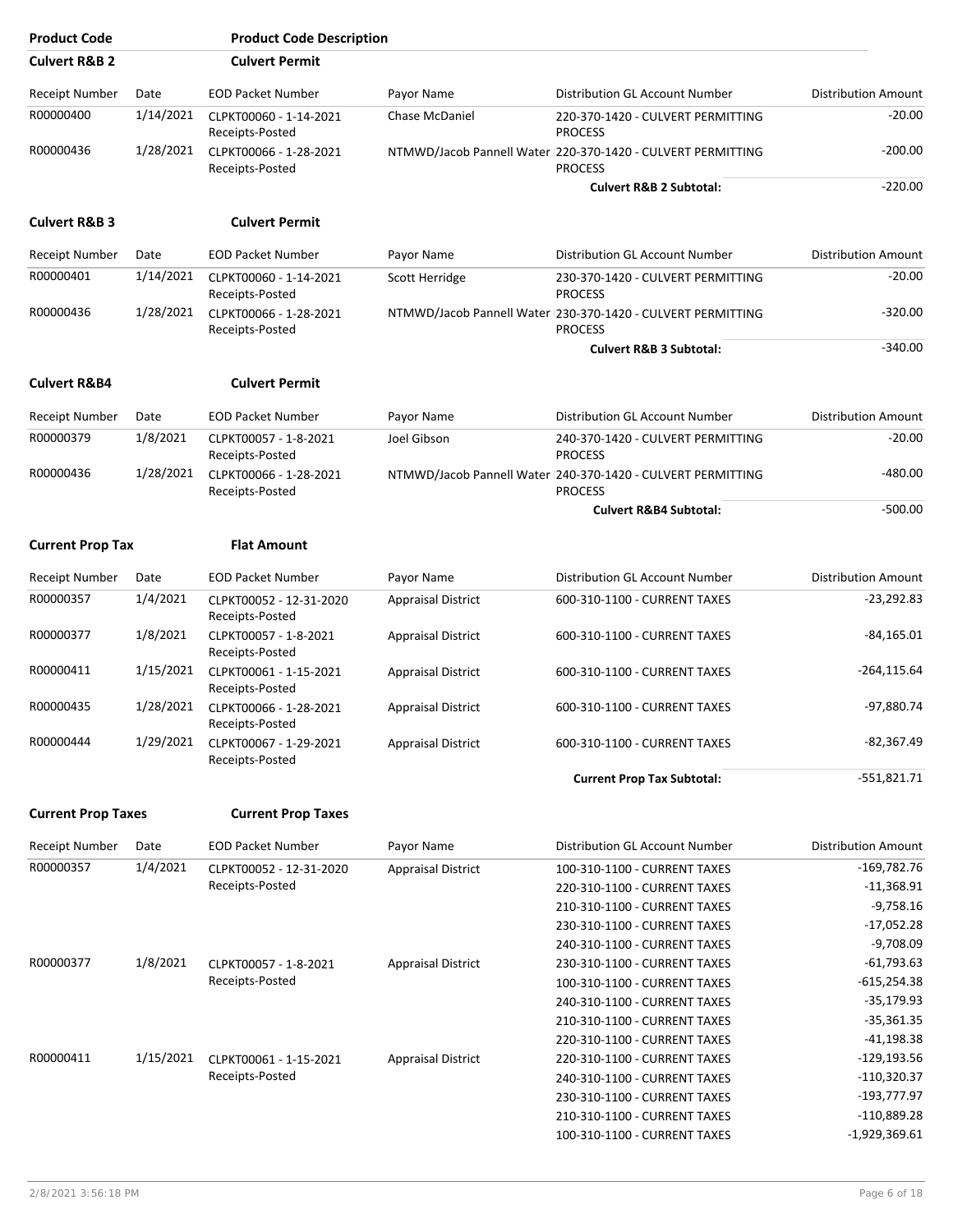| <b>Product Code</b>        |           | <b>Product Code Description</b> |                           |                                     |                 |
|----------------------------|-----------|---------------------------------|---------------------------|-------------------------------------|-----------------|
| R00000435                  | 1/28/2021 | CLPKT00066 - 1-28-2021          | <b>Appraisal District</b> | 240-310-1100 - CURRENT TAXES        | $-40,975.34$    |
|                            |           | Receipts-Posted                 |                           | 100-310-1100 - CURRENT TAXES        | $-716,609.06$   |
|                            |           |                                 |                           | 220-310-1100 - CURRENT TAXES        | $-47,985.25$    |
|                            |           |                                 |                           | 210-310-1100 - CURRENT TAXES        | $-41,186.65$    |
|                            |           |                                 |                           | 230-310-1100 - CURRENT TAXES        | -71,973.28      |
| R00000444                  | 1/29/2021 | CLPKT00067 - 1-29-2021          | <b>Appraisal District</b> | 240-310-1100 - CURRENT TAXES        | $-34,470.10$    |
|                            |           | Receipts-Posted                 |                           | 230-310-1100 - CURRENT TAXES        | $-60,546.82$    |
|                            |           |                                 |                           | 100-310-1100 - CURRENT TAXES        | $-602,840.39$   |
|                            |           |                                 |                           | 210-310-1100 - CURRENT TAXES        | $-34,647.87$    |
|                            |           |                                 |                           | 220-310-1100 - CURRENT TAXES        | $-40,367.12$    |
|                            |           |                                 |                           | <b>Current Prop Taxes Subtotal:</b> | $-5,171,610.54$ |
| <b>Delinguent Prop Tax</b> |           | <b>Flat Amount</b>              |                           |                                     |                 |
|                            |           |                                 |                           |                                     |                 |

| <b>Receipt Number</b> | Date      | <b>EOD Packet Number</b>                   | Payor Name                | Distribution GL Account Number       | <b>Distribution Amount</b> |
|-----------------------|-----------|--------------------------------------------|---------------------------|--------------------------------------|----------------------------|
| R00000357             | 1/4/2021  | CLPKT00052 - 12-31-2020<br>Receipts-Posted | <b>Appraisal District</b> | 600-310-1200 - DELINQUENT TAXES      | $-87.86$                   |
| R00000377             | 1/8/2021  | CLPKT00057 - 1-8-2021<br>Receipts-Posted   | <b>Appraisal District</b> | 600-310-1200 - DELINQUENT TAXES      | $-403.00$                  |
| R00000411             | 1/15/2021 | CLPKT00061 - 1-15-2021<br>Receipts-Posted  | <b>Appraisal District</b> | 600-310-1200 - DELINQUENT TAXES      | $-484.55$                  |
| R00000435             | 1/28/2021 | CLPKT00066 - 1-28-2021<br>Receipts-Posted  | <b>Appraisal District</b> | 600-310-1200 - DELINQUENT TAXES      | $-240.02$                  |
| R00000444             | 1/29/2021 | CLPKT00067 - 1-29-2021<br>Receipts-Posted  | <b>Appraisal District</b> | 600-310-1200 - DELINQUENT TAXES      | $-530.26$                  |
|                       |           |                                            |                           | <b>Delinquent Prop Tax Subtotal:</b> | $-1,745.69$                |

#### **Delinquent Prop Taxe Delinquent Prop Taxes**

| <b>Receipt Number</b> | Date      | <b>EOD Packet Number</b>                   | Payor Name                | Distribution GL Account Number        | <b>Distribution Amount</b> |
|-----------------------|-----------|--------------------------------------------|---------------------------|---------------------------------------|----------------------------|
| R00000357             | 1/4/2021  | CLPKT00052 - 12-31-2020<br>Receipts-Posted | <b>Appraisal District</b> | 230-310-1200 - DELINQUENT TAXES       | $-98.48$                   |
|                       |           |                                            |                           | 210-310-1200 - DELINQUENT TAXES       | $-56.35$                   |
|                       |           |                                            |                           | 220-310-1200 - DELINQUENT TAXES       | $-65.66$                   |
|                       |           |                                            |                           | 100-310-1200 - DELINQUENT TAXES       | $-980.50$                  |
|                       |           |                                            |                           | 240-310-1200 - DELINQUENT TAXES       | $-56.06$                   |
| R00000377             | 1/8/2021  | CLPKT00057 - 1-8-2021                      | <b>Appraisal District</b> | 220-310-1200 - DELINQUENT TAXES       | $-354.16$                  |
|                       |           | Receipts-Posted                            |                           | 100-310-1200 - DELINQUENT TAXES       | $-5,288.95$                |
|                       |           |                                            |                           | 230-310-1200 - DELINQUENT TAXES       | $-531.20$                  |
|                       |           |                                            |                           | 210-310-1200 - DELINQUENT TAXES       | $-303.98$                  |
|                       |           |                                            |                           | 240-310-1200 - DELINQUENT TAXES       | $-302.42$                  |
| R00000411             | 1/15/2021 | CLPKT00061 - 1-15-2021<br>Receipts-Posted  | <b>Appraisal District</b> | 230-310-1200 - DELINQUENT TAXES       | $-1,261.41$                |
|                       |           |                                            |                           | 210-310-1200 - DELINQUENT TAXES       | $-721.84$                  |
|                       |           |                                            |                           | 100-310-1200 - DELINQUENT TAXES       | $-12,559.39$               |
|                       |           |                                            |                           | 220-310-1200 - DELINQUENT TAXES       | $-841.00$                  |
|                       |           |                                            |                           | 240-310-1200 - DELINQUENT TAXES       | $-718.14$                  |
| R00000435             | 1/28/2021 | CLPKT00066 - 1-28-2021                     | <b>Appraisal District</b> | 100-310-1200 - DELINQUENT TAXES       | $-3,806.45$                |
|                       |           | Receipts-Posted                            |                           | 230-310-1200 - DELINQUENT TAXES       | $-382.30$                  |
|                       |           |                                            |                           | 220-310-1200 - DELINQUENT TAXES       | $-254.89$                  |
|                       |           |                                            |                           | 210-310-1200 - DELINQUENT TAXES       | $-218.77$                  |
|                       |           |                                            |                           | 240-310-1200 - DELINQUENT TAXES       | $-217.65$                  |
| R00000444             | 1/29/2021 | CLPKT00067 - 1-29-2021                     | <b>Appraisal District</b> | 100-310-1200 - DELINQUENT TAXES       | $-7,172.56$                |
|                       |           | Receipts-Posted                            |                           | 230-310-1200 - DELINQUENT TAXES       | $-720.38$                  |
|                       |           |                                            |                           | 210-310-1200 - DELINQUENT TAXES       | $-412.24$                  |
|                       |           |                                            |                           | 220-310-1200 - DELINQUENT TAXES       | $-480.29$                  |
|                       |           |                                            |                           | 240-310-1200 - DELINQUENT TAXES       | $-410.12$                  |
|                       |           |                                            |                           | <b>Delinquent Prop Taxe Subtotal:</b> | $-38,215.19$               |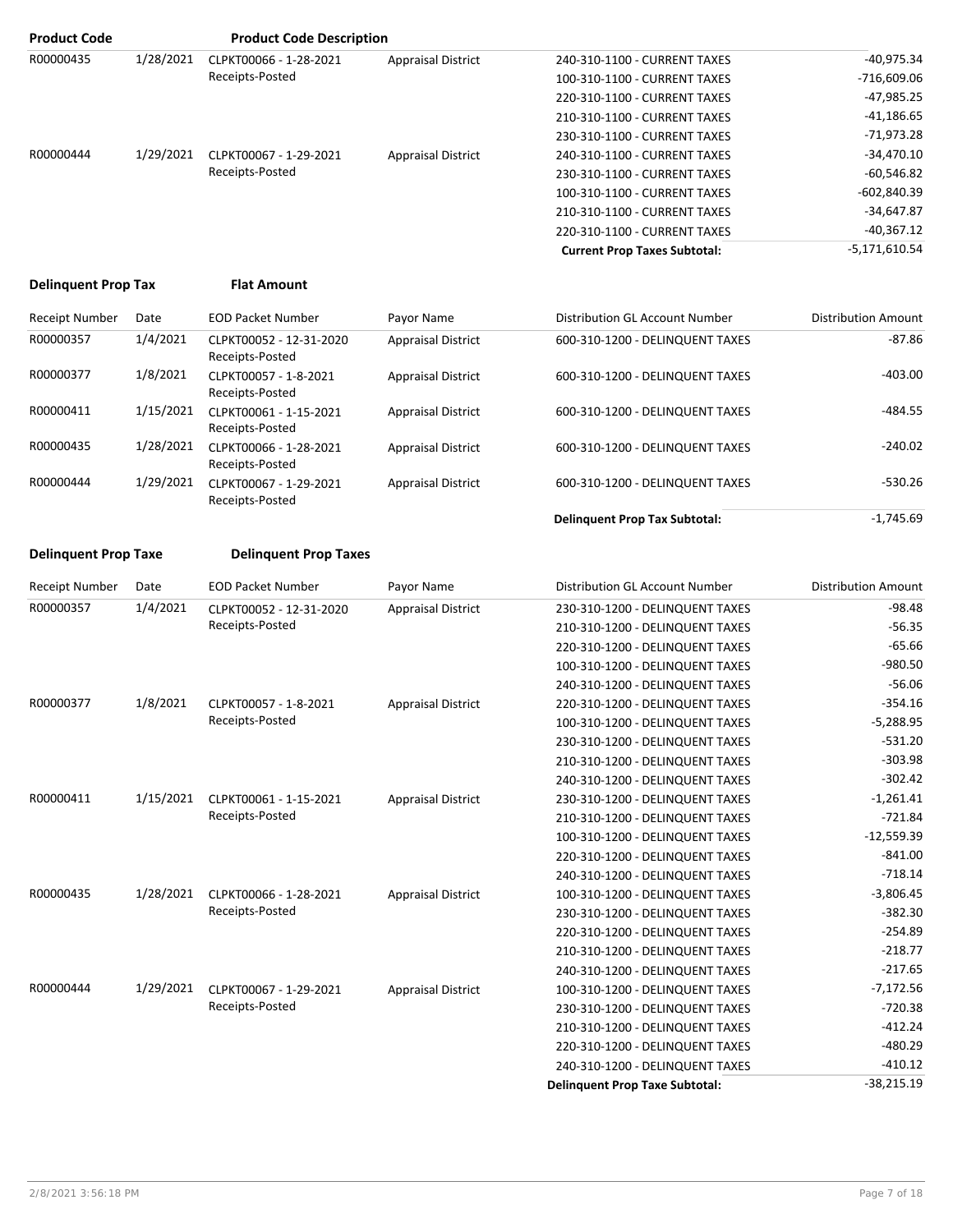| <b>Product Code</b>        |           | <b>Product Code Description</b>           |                        |                                                  |                            |
|----------------------------|-----------|-------------------------------------------|------------------------|--------------------------------------------------|----------------------------|
| Dist Clk Fines & Fee       |           | Dist Clk Fines & Fee                      |                        |                                                  |                            |
| <b>Receipt Number</b>      | Date      | <b>EOD Packet Number</b>                  | Payor Name             | Distribution GL Account Number                   | <b>Distribution Amount</b> |
| R00000381                  | 1/8/2021  | CLPKT00057 - 1-8-2021<br>Receipts-Posted  | <b>District Clerk</b>  | 100-340-4500 - DISTRICT CLERK FEES               | $-6.672.44$                |
|                            |           |                                           |                        | Dist Clk Fines & Fee Subtotal:                   | $-6,672.44$                |
| <b>Donations</b>           |           | <b>Lake Fannin Donations</b>              |                        |                                                  |                            |
| Receipt Number             | Date      | <b>EOD Packet Number</b>                  | Payor Name             | Distribution GL Account Number                   | <b>Distribution Amount</b> |
| R00000372                  | 1/6/2021  | CLPKT00055 - 1-6-2021<br>Receipts-Posted  | Cheryl Youree          | 850-370-1500 - DONATIONS                         | $-60.00$                   |
| R00000395                  | 1/14/2021 | CLPKT00060 - 1-14-2021<br>Receipts-Posted | Lake Fannin Volunteers | 850-370-1500 - DONATIONS                         | $-500.00$                  |
| R00000396                  | 1/14/2021 | CLPKT00060 - 1-14-2021<br>Receipts-Posted | Peter Reyes            | 850-370-1500 - DONATIONS                         | $-40.00$                   |
| R00000397                  | 1/14/2021 | CLPKT00060 - 1-14-2021<br>Receipts-Posted | Huetta Burton          | 850-370-1500 - DONATIONS                         | $-100.00$                  |
| R00000398                  | 1/14/2021 | CLPKT00060 - 1-14-2021<br>Receipts-Posted | Linda Myracle          | 850-370-1500 - DONATIONS                         | $-40.00$                   |
|                            |           |                                           |                        | <b>Donations Subtotal:</b>                       | $-740.00$                  |
| <b>Drug Court</b>          |           | Dist Clk Drug Ct                          |                        |                                                  |                            |
| Receipt Number             | Date      | <b>EOD Packet Number</b>                  | Payor Name             | Distribution GL Account Number                   | <b>Distribution Amount</b> |
| R00000381                  | 1/8/2021  | CLPKT00057 - 1-8-2021<br>Receipts-Posted  | District Clerk         | 590-370-4250 - DRUG COURT FEE                    | $-133.59$                  |
|                            |           |                                           |                        | Drug Court Subtotal:                             | $-133.59$                  |
| <b>Election Equip Fund</b> |           | <b>Election Reimbursement</b>             |                        |                                                  |                            |
| Receipt Number             | Date      | <b>EOD Packet Number</b>                  | Payor Name             | Distribution GL Account Number                   | <b>Distribution Amount</b> |
| R00000365                  | 1/5/2021  | CLPKT00054 - 1-5-2021<br>Receipts-Posted  | City of Honey Grove    | 123-340-4840 - ELECTION<br>REIMBURSEMENTS        | $-179.60$                  |
| R00000366                  | 1/5/2021  | CLPKT00054 - 1-5-2021<br>Receipts-Posted  | Honey Grove I.S.D.     | 123-340-4840 - ELECTION<br><b>REIMBURSEMENTS</b> | $-322.60$                  |
| R00000367                  | 1/5/2021  | CLPKT00054 - 1-5-2021<br>Receipts-Posted  | Ector I.S.D.           | 123-340-4840 - ELECTION<br><b>REIMBURSEMENTS</b> | $-133.40$                  |
| R00000368                  | 1/5/2021  | CLPKT00054 - 1-5-2021<br>Receipts-Posted  | Whitewright I.S.D.     | 123-340-4840 - ELECTION<br>REIMBURSEMENTS        | $-87.00$                   |
| R00000369                  | 1/5/2021  | CLPKT00054 - 1-5-2021<br>Receipts-Posted  | Dodd City I.S.D.       | 123-340-4840 - ELECTION<br>REIMBURSEMENTS        | $-126.60$                  |
| R00000419                  | 1/19/2021 | CLPKT00062 - 1-19-2021<br>Receipts-Posted | City of Leonard        | 123-340-4840 - ELECTION<br>REIMBURSEMENTS        | $-221.20$                  |
| R00000420                  | 1/19/2021 | CLPKT00062 - 1-19-2021<br>Receipts-Posted | City of Leonard        | 123-340-4840 - ELECTION<br>REIMBURSEMENTS        | $-109.40$                  |
|                            |           |                                           |                        | <b>Election Equip Fund Subtotal:</b>             | $-1,179.80$                |
| <b>Election Reimb.</b>     |           | <b>Election Reimb.</b>                    |                        |                                                  |                            |
| Receipt Number             | Date      | <b>EOD Packet Number</b>                  | Payor Name             | Distribution GL Account Number                   | <b>Distribution Amount</b> |
| R00000365                  | 1/5/2021  | CLPKT00054 - 1-5-2021<br>Receipts-Posted  | City of Honey Grove    | 100-340-4840 - ELECTION<br>REIMBURSEMENTS        | $-692.46$                  |
| R00000366                  | 1/5/2021  | CLPKT00054 - 1-5-2021<br>Receipts-Posted  | Honey Grove I.S.D.     | 100-340-4840 - ELECTION<br>REIMBURSEMENTS        | $-1,042.15$                |
| R00000367                  | 1/5/2021  | CLPKT00054 - 1-5-2021<br>Receipts-Posted  | Ector I.S.D.           | 100-340-4840 - ELECTION<br>REIMBURSEMENTS        | $-602.42$                  |
| R00000368                  | 1/5/2021  | CLPKT00054 - 1-5-2021<br>Receipts-Posted  | Whitewright I.S.D.     | 100-340-4840 - ELECTION<br>REIMBURSEMENTS        | $-293.69$                  |
| R00000369                  | 1/5/2021  | CLPKT00054 - 1-5-2021<br>Receipts-Posted  | Dodd City I.S.D.       | 100-340-4840 - ELECTION<br>REIMBURSEMENTS        | $-626.96$                  |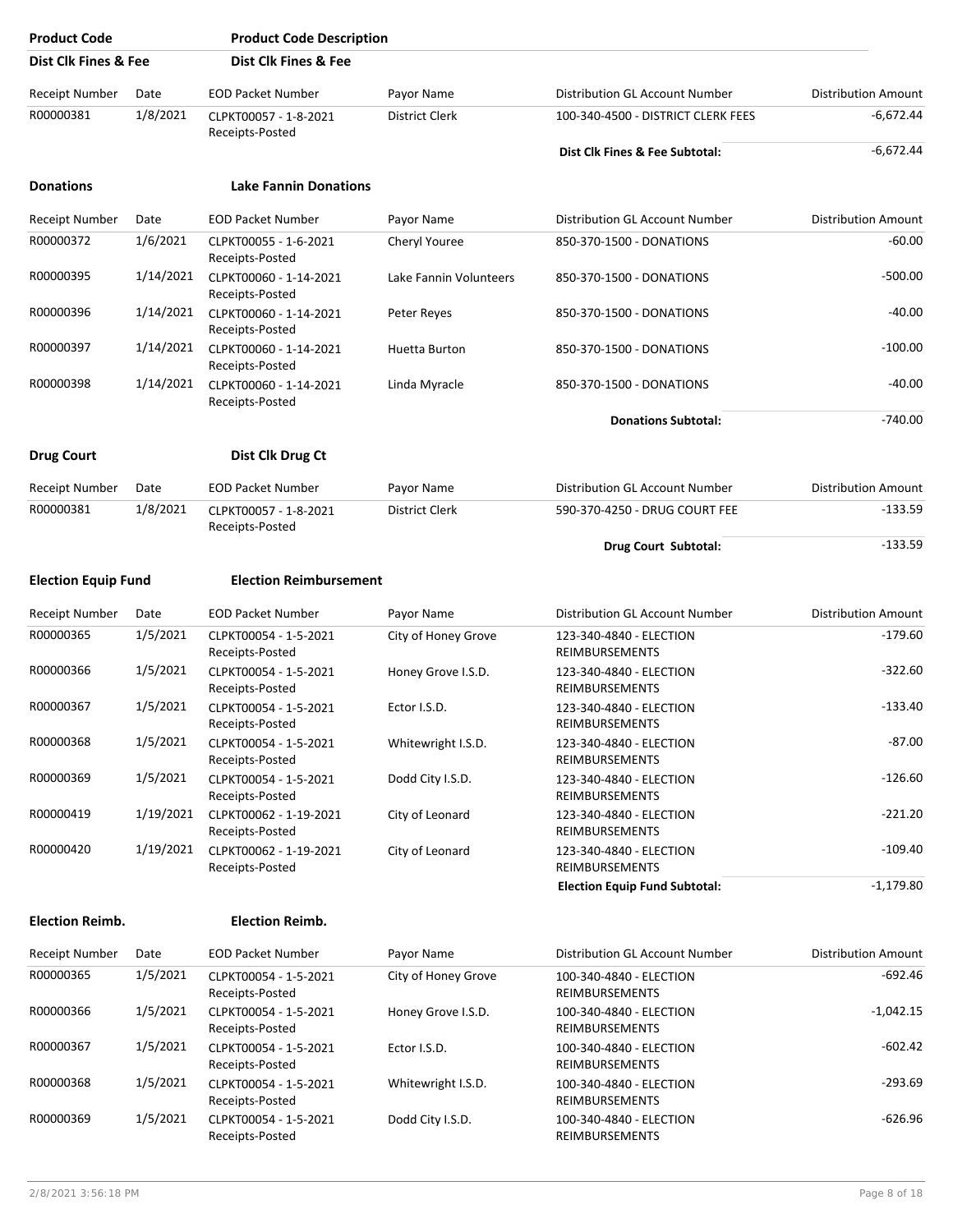| <b>Product Code</b>                |                  | <b>Product Code Description</b>                   |                              |                                                                 |                                            |
|------------------------------------|------------------|---------------------------------------------------|------------------------------|-----------------------------------------------------------------|--------------------------------------------|
| R00000419                          | 1/19/2021        | CLPKT00062 - 1-19-2021<br>Receipts-Posted         | City of Leonard              | 100-340-4840 - ELECTION<br>REIMBURSEMENTS                       | -794.20                                    |
| R00000420                          | 1/19/2021        | CLPKT00062 - 1-19-2021<br>Receipts-Posted         | City of Leonard              | 100-340-4840 - ELECTION<br>REIMBURSEMENTS                       | $-505.91$                                  |
|                                    |                  |                                                   |                              | <b>Election Reimb. Subtotal:</b>                                | $-4,557.79$                                |
| <b>Family Protection</b>           |                  | <b>Family Protection</b>                          |                              |                                                                 |                                            |
| <b>Receipt Number</b>              | Date             | <b>EOD Packet Number</b>                          | Payor Name                   | Distribution GL Account Number                                  | <b>Distribution Amount</b>                 |
| R00000381                          | 1/8/2021         | CLPKT00057 - 1-8-2021<br>Receipts-Posted          | <b>District Clerk</b>        | 100-340-1350 - FAMILY PROTECTION FEE                            | $-196.87$                                  |
|                                    |                  |                                                   |                              | <b>Family Protection Subtotal:</b>                              | $-196.87$                                  |
| <b>Fines Dist Clk</b>              |                  | Road & Bridge                                     |                              |                                                                 |                                            |
| <b>Receipt Number</b>              | Date             | <b>EOD Packet Number</b>                          | Payor Name                   | Distribution GL Account Number                                  | <b>Distribution Amount</b>                 |
| R00000381                          | 1/8/2021         | CLPKT00057 - 1-8-2021                             | District Clerk               | 230-350-4500 - DISTRICT CLERK FINES                             | $-2,087.01$                                |
|                                    |                  | Receipts-Posted                                   |                              | 240-350-4500 - DISTRICT CLERK FINES                             | $-1,187.97$                                |
|                                    |                  |                                                   |                              | 210-350-4500 - DISTRICT CLERK FINES                             | $-1,194.41$                                |
|                                    |                  |                                                   |                              | 220-350-4500 - DISTRICT CLERK FINES                             | $-1,391.34$                                |
|                                    |                  |                                                   |                              | <b>Fines Dist Clk Subtotal:</b>                                 | $-5,860.73$                                |
| <b>Flood Plain</b>                 |                  | <b>Flood Plain Fees</b>                           |                              |                                                                 |                                            |
| <b>Receipt Number</b>              | Date             | <b>EOD Packet Number</b>                          | Payor Name                   | Distribution GL Account Number                                  | <b>Distribution Amount</b>                 |
| R00000430<br>1/25/2021             |                  | CLPKT00065 - 1-25-2021<br>Receipts-Posted         |                              | Beau Uran NTMWD Water Pip(100-340-6540 - FLOOD PLAIN FEES       | $-150.00$                                  |
|                                    |                  |                                                   |                              | <b>Flood Plain Subtotal:</b>                                    | $-150.00$                                  |
| <b>Interest</b>                    |                  | <b>Interest</b>                                   |                              |                                                                 |                                            |
| Receipt Number                     | Date             | <b>EOD Packet Number</b>                          | Payor Name                   | Distribution GL Account Number                                  | <b>Distribution Amount</b>                 |
| R00000380                          | 1/8/2021         | CLPKT00057 - 1-8-2021<br>Receipts-Posted          | <b>Environmental Develop</b> | 100-360-1000 - INTEREST EARNINGS                                | $-0.08$                                    |
|                                    |                  |                                                   |                              | <b>Interest Subtotal:</b>                                       | $-0.08$                                    |
| Jail Pay Phone Commi               |                  | Jail Pay Phone Commi                              |                              |                                                                 |                                            |
|                                    |                  |                                                   |                              |                                                                 |                                            |
| <b>Receipt Number</b><br>R00000363 | Date<br>1/5/2021 | <b>EOD Packet Number</b><br>CLPKT00054 - 1-5-2021 | Payor Name<br>Securus        | Distribution GL Account Number<br>100-319-4200 - JAIL PAY PHONE | <b>Distribution Amount</b><br>$-35,053.81$ |
|                                    |                  | Receipts-Posted                                   |                              | <b>COMMISSION</b>                                               |                                            |
|                                    |                  |                                                   |                              | Jail Pay Phone Commi Subtotal:                                  | $-35,053.81$                               |
| <b>Juv Prob Court Costs</b>        |                  | <b>Juv Prob Court Costs</b>                       |                              |                                                                 |                                            |
| <b>Receipt Number</b>              | Date             | <b>EOD Packet Number</b>                          | Payor Name                   | Distribution GL Account Number                                  | <b>Distribution Amount</b>                 |
| R00000382                          | 1/11/2021        | CLPKT00058 - 1-11-2021<br>Receipts-Posted         | Juvenile Probation           | 891-340-5770 - JUVENILE PROBATION<br><b>COURT COSTS</b>         | $-20.00$                                   |
|                                    |                  |                                                   |                              | <b>Juv Prob Court Costs Subtotal:</b>                           | $-20.00$                                   |
| Juv Prob Reimb of Ex               |                  | <b>Juv Prob Reimb of Expenses</b>                 |                              |                                                                 |                                            |
| Receipt Number                     | Date             | <b>EOD Packet Number</b>                          | Payor Name                   | Distribution GL Account Number                                  | <b>Distribution Amount</b>                 |
| R00000370                          | 1/5/2021         | CLPKT00054 - 1-5-2021<br>Receipts-Posted          | Juvenile Probation           | 891-340-5790 - REIMBURSEMENT OF<br><b>EXPENSES</b>              | $-40.00$                                   |
|                                    |                  |                                                   |                              | <b>Juv Prob Reimb of Ex Subtotal:</b>                           | $-40.00$                                   |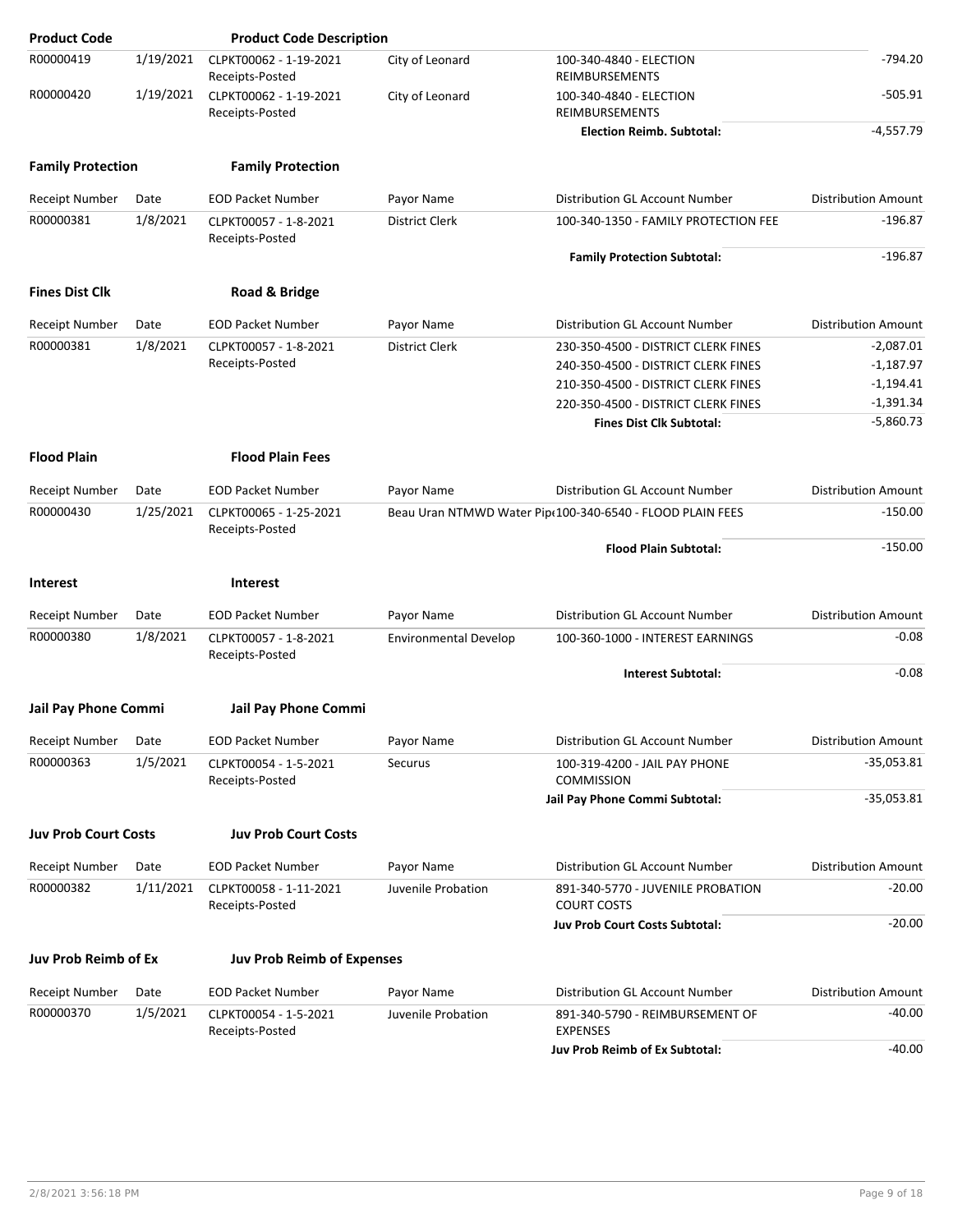| <b>Product Code</b>    |           | <b>Product Code Description</b>           |                          |                                                                                      |                            |  |  |                                                     |              |
|------------------------|-----------|-------------------------------------------|--------------------------|--------------------------------------------------------------------------------------|----------------------------|--|--|-----------------------------------------------------|--------------|
| <b>KFYN</b>            |           | <b>KFYN Radio Tower Rent</b>              |                          |                                                                                      |                            |  |  |                                                     |              |
| <b>Receipt Number</b>  | Date      | <b>EOD Packet Number</b>                  | Payor Name               | Distribution GL Account Number                                                       | <b>Distribution Amount</b> |  |  |                                                     |              |
| R00000386              | 1/12/2021 | CLPKT00059 - 1-12-2021                    | Vision Media Group, Inc. | 100-370-1000 - KFYN-RADIO TOWER RENT                                                 | $-200.00$                  |  |  |                                                     |              |
|                        |           | Receipts-Posted                           |                          | <b>KFYN Subtotal:</b>                                                                | $-200.00$                  |  |  |                                                     |              |
| <b>Law Library</b>     |           | <b>District Clerk</b>                     |                          |                                                                                      |                            |  |  |                                                     |              |
| <b>Receipt Number</b>  | Date      | <b>EOD Packet Number</b>                  | Payor Name               | Distribution GL Account Number                                                       | <b>Distribution Amount</b> |  |  |                                                     |              |
| R00000381              | 1/8/2021  | CLPKT00057 - 1-8-2021                     | <b>District Clerk</b>    | 350-340-4500 - DISTRICT CLERK FEES                                                   | -914.37                    |  |  |                                                     |              |
|                        |           | Receipts-Posted                           |                          | Law Library Subtotal:                                                                | $-914.37$                  |  |  |                                                     |              |
|                        |           |                                           |                          |                                                                                      |                            |  |  |                                                     |              |
| <b>Limited R&amp;B</b> |           | <b>Limited R&amp;B</b>                    |                          |                                                                                      |                            |  |  |                                                     |              |
| <b>Receipt Number</b>  | Date      | <b>EOD Packet Number</b>                  | Payor Name               | Distribution GL Account Number                                                       | <b>Distribution Amount</b> |  |  |                                                     |              |
| R00000405              | 1/14/2021 | CLPKT00060 - 1-14-2021<br>Receipts-Posted | TAC A/C                  | 210-321-2000 - CAR REGISTRATION/SALES<br><b>TAX</b>                                  | $-12,008.62$               |  |  |                                                     |              |
|                        |           |                                           |                          |                                                                                      |                            |  |  | 210-321-2000 - CAR REGISTRATION/SALES<br><b>TAX</b> | $-13,988.45$ |
|                        |           |                                           |                          | 230-321-2000 - CAR REGISTRATION/SALES<br><b>TAX</b>                                  | $-20,982.67$               |  |  |                                                     |              |
|                        |           |                                           |                          | 240-321-2000 - CAR REGISTRATION/SALES<br><b>TAX</b>                                  | $-11,943.80$               |  |  |                                                     |              |
| R00000406              | 1/14/2021 | CLPKT00060 - 1-14-2021<br>Receipts-Posted | TAX A/C                  | 230-321-2000 - CAR REGISTRATION/SALES<br><b>TAX</b>                                  | $-17,984.99$               |  |  |                                                     |              |
|                        |           |                                           |                          | 210-321-2000 - CAR REGISTRATION/SALES<br><b>TAX</b>                                  | $-11,989.99$               |  |  |                                                     |              |
|                        |           |                                           |                          | 240-321-2000 - CAR REGISTRATION/SALES<br><b>TAX</b>                                  | $-10,237.45$               |  |  |                                                     |              |
|                        |           |                                           |                          | 210-321-2000 - CAR REGISTRATION/SALES<br><b>TAX</b>                                  | $-10,293.02$               |  |  |                                                     |              |
| R00000426              | 1/22/2021 | CLPKT00064 - 1-22-2021<br>Receipts-Posted | TAX A/C                  | 210-321-2000 - CAR REGISTRATION/SALES<br><b>TAX</b>                                  | $-7,015.28$                |  |  |                                                     |              |
|                        |           |                                           |                          | 230-321-2000 - CAR REGISTRATION/SALES<br><b>TAX</b>                                  | $-12,257.80$               |  |  |                                                     |              |
|                        |           |                                           |                          | 240-321-2000 - CAR REGISTRATION/SALES<br>TAX                                         | $-6,977.41$                |  |  |                                                     |              |
|                        |           |                                           |                          | 220-321-2000 - CAR REGISTRATION/SALES<br>TAX                                         | $-8,171.87$                |  |  |                                                     |              |
| R00000440              | 1/28/2021 | CLPKT00066 - 1-28-2021<br>Receipts-Posted | TAX A/C                  | 230-321-2000 - CAR REGISTRATION/SALES<br><b>TAX</b>                                  | $-7,932.12$                |  |  |                                                     |              |
|                        |           |                                           |                          | 220-321-2000 - CAR REGISTRATION/SALES<br>TAX                                         | -5,288.08                  |  |  |                                                     |              |
|                        |           |                                           |                          | 240-321-2000 - CAR REGISTRATION/SALES<br><b>TAX</b>                                  | $-4,515.14$                |  |  |                                                     |              |
|                        |           |                                           |                          | 210-321-2000 - CAR REGISTRATION/SALES<br><b>TAX</b>                                  | $-4,539.65$                |  |  |                                                     |              |
|                        |           |                                           |                          | Limited R&B Subtotal:                                                                | $-166, 126.34$             |  |  |                                                     |              |
| Livestock              |           | <b>Proceeds of Sale of Livestock</b>      |                          |                                                                                      |                            |  |  |                                                     |              |
| Receipt Number         | Date      | <b>EOD Packet Number</b>                  | Payor Name               | Distribution GL Account Number                                                       | <b>Distribution Amount</b> |  |  |                                                     |              |
| R00000424              | 1/20/2021 | CLPKT00063 - 1-20-2021<br>Receipts-Posted |                          | Emory Livestock Auction, Inc. 100-370-4320 - PROCEEDS OF SALE OF<br><b>LIVESTOCK</b> | $-24.32$                   |  |  |                                                     |              |

Livestock Subtotal: **All 2018** -24.32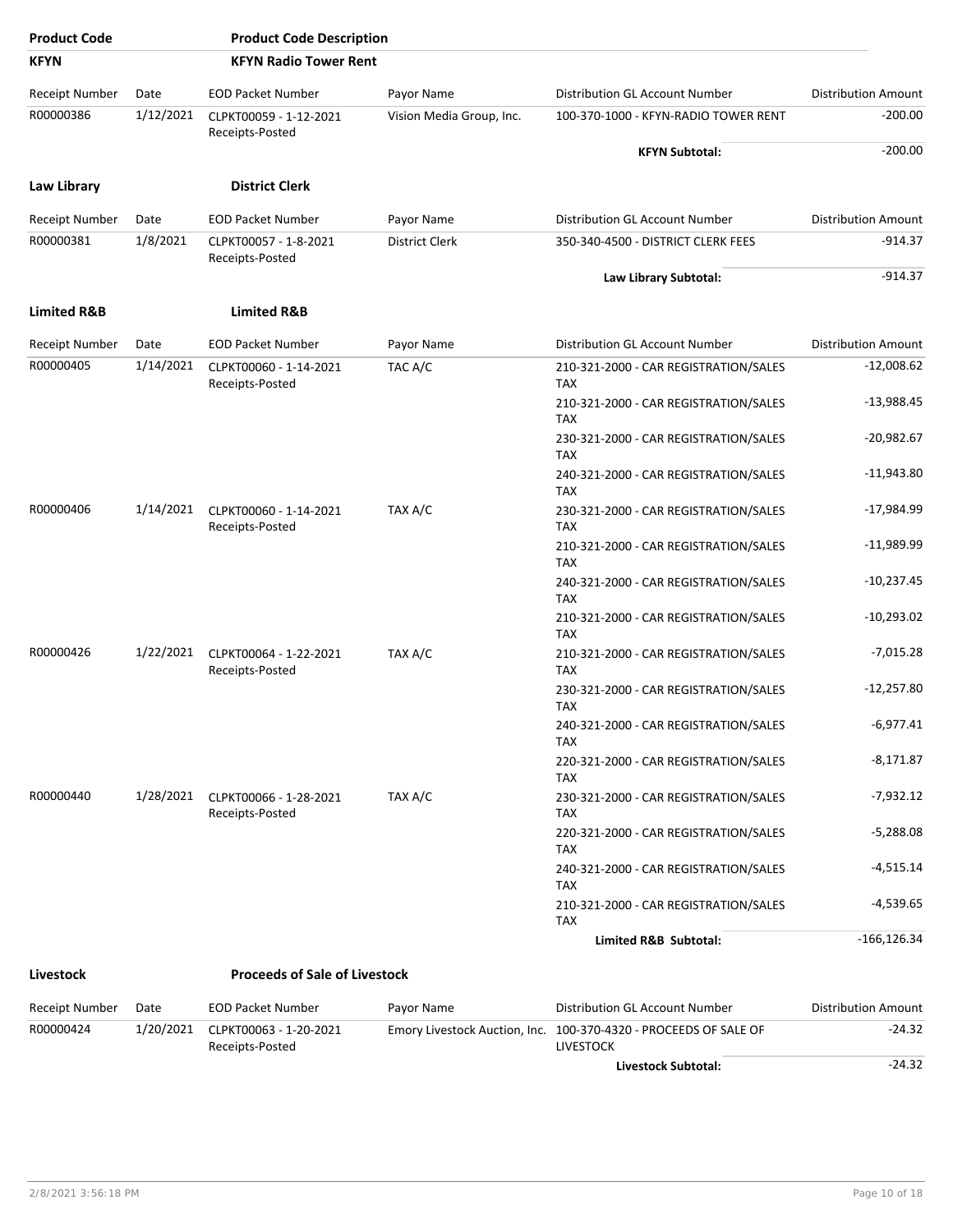| <b>Product Code</b>       |           | <b>Product Code Description</b>               |                        |                                                          |                            |
|---------------------------|-----------|-----------------------------------------------|------------------------|----------------------------------------------------------|----------------------------|
| <b>Mixed Bev Gross</b>    |           | <b>Tax on Mixed Drinks</b>                    |                        |                                                          |                            |
| Receipt Number            | Date      | <b>EOD Packet Number</b>                      | Payor Name             | Distribution GL Account Number                           | <b>Distribution Amount</b> |
| R00000418                 | 1/19/2021 | CLPKT00062 - 1-19-2021<br>Receipts-Posted     | Comptroller            | 100-318-1400 - TAX ON MIXED DRINKS                       | $-3,082.86$                |
|                           |           |                                               |                        | <b>Mixed Bev Gross Subtotal:</b>                         | $-3,082.86$                |
| <b>Mixed Bev Sales</b>    |           | <b>Tax Of Mixed Drinks</b>                    |                        |                                                          |                            |
| <b>Receipt Number</b>     | Date      | <b>EOD Packet Number</b>                      | Payor Name             | Distribution GL Account Number                           | <b>Distribution Amount</b> |
| R00000418                 | 1/19/2021 | CLPKT00062 - 1-19-2021<br>Receipts-Posted     | Comptroller            | 100-318-1400 - TAX ON MIXED DRINKS                       | $-3,790.57$                |
|                           |           |                                               |                        | <b>Mixed Bev Sales Subtotal:</b>                         | $-3,790.57$                |
| <b>Records Archive</b>    |           | <b>District Court</b>                         |                        |                                                          |                            |
| <b>Receipt Number</b>     | Date      | <b>EOD Packet Number</b>                      | Payor Name             | Distribution GL Account Number                           | <b>Distribution Amount</b> |
| R00000381                 | 1/8/2021  | CLPKT00057 - 1-8-2021<br>Receipts-Posted      | <b>District Clerk</b>  | 191-370-4500 - DISTRICT CT.RECORDS<br><b>ARCHIVE FEE</b> | $-330.18$                  |
|                           |           |                                               |                        | <b>Records Archive Subtotal:</b>                         | $-330.18$                  |
| <b>Records Management</b> |           | <b>Dist Clerk Rec Mgt</b>                     |                        |                                                          |                            |
| Receipt Number            | Date      | <b>EOD Packet Number</b>                      | Payor Name             | Distribution GL Account Number                           | <b>Distribution Amount</b> |
| R00000381                 | 1/8/2021  | CLPKT00057 - 1-8-2021<br>Receipts-Posted      | District Clerk         | 190-370-1360 - DST.CLK.PRES.REC.FEE                      | $-226.56$                  |
|                           |           |                                               |                        | <b>Records Management Subtotal:</b>                      | $-226.56$                  |
| <b>Refunds Fund 310</b>   |           | <b>Refunds Det Center Annual Payment Fund</b> |                        |                                                          |                            |
| Receipt Number            | Date      | <b>EOD Packet Number</b>                      | Payor Name             | Distribution GL Account Number                           | <b>Distribution Amount</b> |
| R00000415                 | 1/19/2021 | CLPKT00062 - 1-19-2021<br>Receipts-Posted     | <b>Grayson College</b> | 310-370-1300 - REFUNDS &<br><b>MISCELLANEOUS</b>         | $-100.00$                  |
|                           |           |                                               |                        | Refunds Fund 310 Subtotal:                               | $-100.00$                  |
| <b>Refunds General</b>    |           | <b>Refunds and Miscellaneous</b>              |                        |                                                          |                            |
| Receipt Number            | Date      | <b>EOD Packet Number</b>                      | Payor Name             | Distribution GL Account Number                           | <b>Distribution Amount</b> |
| R00000365                 | 1/5/2021  | CLPKT00054 - 1-5-2021<br>Receipts-Posted      | City of Honey Grove    | 100-370-1300 - REFUNDS &<br><b>MISCELLANEOUS</b>         | $-15.04$                   |
| R00000366                 | 1/5/2021  | CLPKT00054 - 1-5-2021<br>Receipts-Posted      | Honey Grove I.S.D.     | 100-370-1300 - REFUNDS &<br>MISCELLANEOUS                | $-15.04$                   |
| R00000367                 | 1/5/2021  | CLPKT00054 - 1-5-2021<br>Receipts-Posted      | Ector I.S.D.           | 100-370-1300 - REFUNDS &<br>MISCELLANEOUS                | $-15.04$                   |
| R00000368                 | 1/5/2021  | CLPKT00054 - 1-5-2021<br>Receipts-Posted      | Whitewright I.S.D.     | 100-370-1300 - REFUNDS &<br>MISCELLANEOUS                | $-6.00$                    |
| R00000369                 | 1/5/2021  | CLPKT00054 - 1-5-2021<br>Receipts-Posted      | Dodd City I.S.D.       | 100-370-1300 - REFUNDS &<br>MISCELLANEOUS                | $-33.04$                   |
| R00000419                 | 1/19/2021 | CLPKT00062 - 1-19-2021<br>Receipts-Posted     | City of Leonard        | 100-370-1300 - REFUNDS &<br>MISCELLANEOUS                | $-15.04$                   |
| R00000420                 | 1/19/2021 | CLPKT00062 - 1-19-2021<br>Receipts-Posted     | City of Leonard        | 100-370-1300 - REFUNDS &<br>MISCELLANEOUS                | $-27.81$                   |
| R00000425                 | 1/20/2021 | CLPKT00063 - 1-20-2021<br>Receipts-Posted     | <b>TAC</b>             | 100-370-1300 - REFUNDS &<br>MISCELLANEOUS                | -400.00                    |
|                           |           |                                               |                        | <b>Refunds General Subtotal:</b>                         | $-527.01$                  |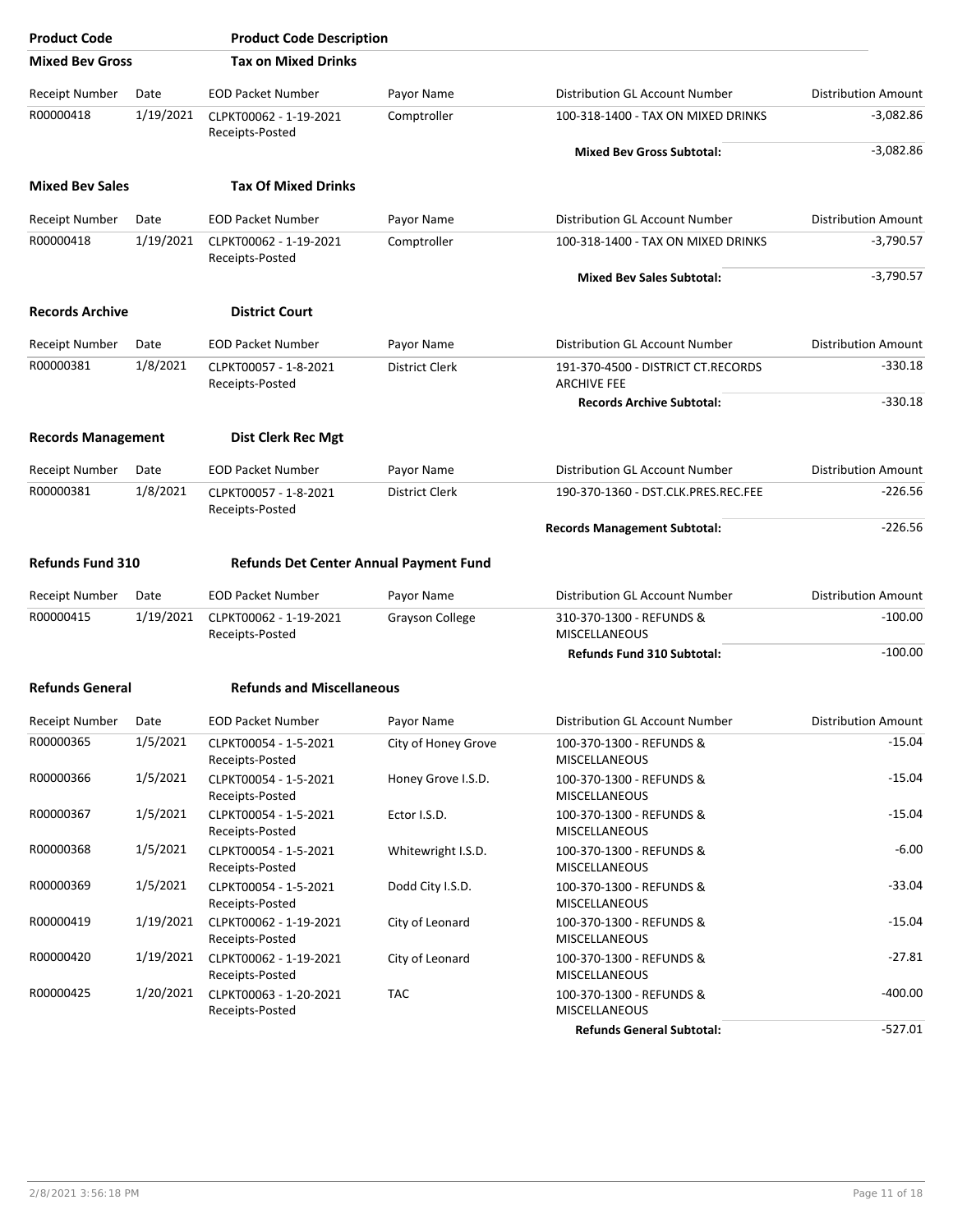| <b>Product Code</b>         |           | <b>Product Code Description</b>           |                              |                                                     |                            |
|-----------------------------|-----------|-------------------------------------------|------------------------------|-----------------------------------------------------|----------------------------|
| <b>Refunds R&amp;B 2</b>    |           | <b>Refunds R&amp;B 2</b>                  |                              |                                                     |                            |
| Receipt Number              | Date      | <b>EOD Packet Number</b>                  | Payor Name                   | Distribution GL Account Number                      | <b>Distribution Amount</b> |
| R00000385                   | 1/11/2021 | CLPKT00058 - 1-11-2021<br>Receipts-Posted | 69 Metal Recyclers           | 220-370-1300 - REFUNDS &<br><b>MISCELLANEOUS</b>    | $-212.20$                  |
|                             |           |                                           |                              | Refunds R&B 2 Subtotal:                             | $-212.20$                  |
| <b>Reimb of materials 2</b> |           | <b>Reimb of materials 2</b>               |                              |                                                     |                            |
| Receipt Number              | Date      | <b>EOD Packet Number</b>                  | Payor Name                   | Distribution GL Account Number                      | <b>Distribution Amount</b> |
| R00000407                   | 1/14/2021 | CLPKT00060 - 1-14-2021<br>Receipts-Posted | Ronda Ricketts               | 220-370-1450 - REIMBURSEMENT OF<br><b>MATERIALS</b> | $-2,600.00$                |
| R00000443                   | 1/28/2021 | CLPKT00066 - 1-28-2021<br>Receipts-Posted | Barry M. Smith               | 220-370-1450 - REIMBURSEMENT OF<br><b>MATERIALS</b> | $-30.00$                   |
|                             |           |                                           |                              | <b>Reimb of materials 2 Subtotal:</b>               | $-2,630.00$                |
| <b>Reimb of materials 3</b> |           | <b>Reimb of materials 3</b>               |                              |                                                     |                            |
| Receipt Number              | Date      | <b>EOD Packet Number</b>                  | Payor Name                   | Distribution GL Account Number                      | <b>Distribution Amount</b> |
| R00000442                   | 1/28/2021 | CLPKT00066 - 1-28-2021<br>Receipts-Posted | H. D. Burden                 | 230-370-1450 - REIMBURSEMENT OF<br><b>MATERIALS</b> | $-422.00$                  |
|                             |           |                                           |                              | Reimb of materials 3 Subtotal:                      | $-422.00$                  |
| Rent                        |           | <b>Rent Verizon Tower</b>                 |                              |                                                     |                            |
| Receipt Number              | Date      | <b>EOD Packet Number</b>                  | Payor Name                   | Distribution GL Account Number                      | <b>Distribution Amount</b> |
| R00000434                   | 1/25/2021 | CLPKT00065 - 1-25-2021<br>Receipts-Posted | <b>American Tower</b>        | 100-370-1150 - RENT- VERIZON TOWER                  | $-1,064.61$                |
|                             |           |                                           |                              | <b>Rent Subtotal:</b>                               | $-1,064.61$                |
| <b>Rental Fee</b>           |           | Lake Fannin Rental Fee                    |                              |                                                     |                            |
| Receipt Number              | Date      | <b>EOD Packet Number</b>                  | Payor Name                   | Distribution GL Account Number                      | <b>Distribution Amount</b> |
| R00000373                   | 1/6/2021  | CLPKT00055 - 1-6-2021<br>Receipts-Posted  | Robbie Burns                 | 850-370-1850 - RENTAL FEE                           | $-150.00$                  |
|                             |           |                                           |                              | <b>Rental Fee Subtotal:</b>                         | $-150.00$                  |
| Sales Tax                   |           | <b>Sales Tax</b>                          |                              |                                                     |                            |
| Receipt Number              | Date      | <b>EOD Packet Number</b>                  | Payor Name                   | Distribution GL Account Number                      | <b>Distribution Amount</b> |
| R00000376                   | 1/8/2021  | CLPKT00057 - 1-8-2021                     | Comptroller                  | 100-318-1600 - SALES TAX REVENUES                   | $-92,707.99$               |
|                             |           | Receipts-Posted                           |                              | 230-318-1600 - SALES TAX REVENUES                   | $-9,311.21$                |
|                             |           |                                           |                              | 210-318-1600 - SALES TAX REVENUES                   | $-5,329.52$                |
|                             |           |                                           |                              | 220-318-1600 - SALES TAX REVENUES                   | $-6,206.68$                |
|                             |           |                                           |                              | 240-318-1600 - SALES TAX REVENUES                   | $-5,300.99$                |
|                             |           |                                           |                              | <b>Sales Tax Subtotal:</b>                          | $-118,856.39$              |
| Sewage Permits/Insp.        |           | Sewage Permits/Insp.                      |                              |                                                     |                            |
| Receipt Number              | Date      | <b>EOD Packet Number</b>                  | Payor Name                   | Distribution GL Account Number                      | <b>Distribution Amount</b> |
| R00000380                   | 1/8/2021  | CLPKT00057 - 1-8-2021                     | <b>Environmental Develop</b> | 100-320-3000 - SEWAGE                               | $-10,810.00$               |
|                             |           | Receipts-Posted                           |                              | PERMITS/INSPECTIONS                                 | $-10,810.00$               |
|                             |           |                                           |                              | Sewage Permits/Insp. Subtotal:                      |                            |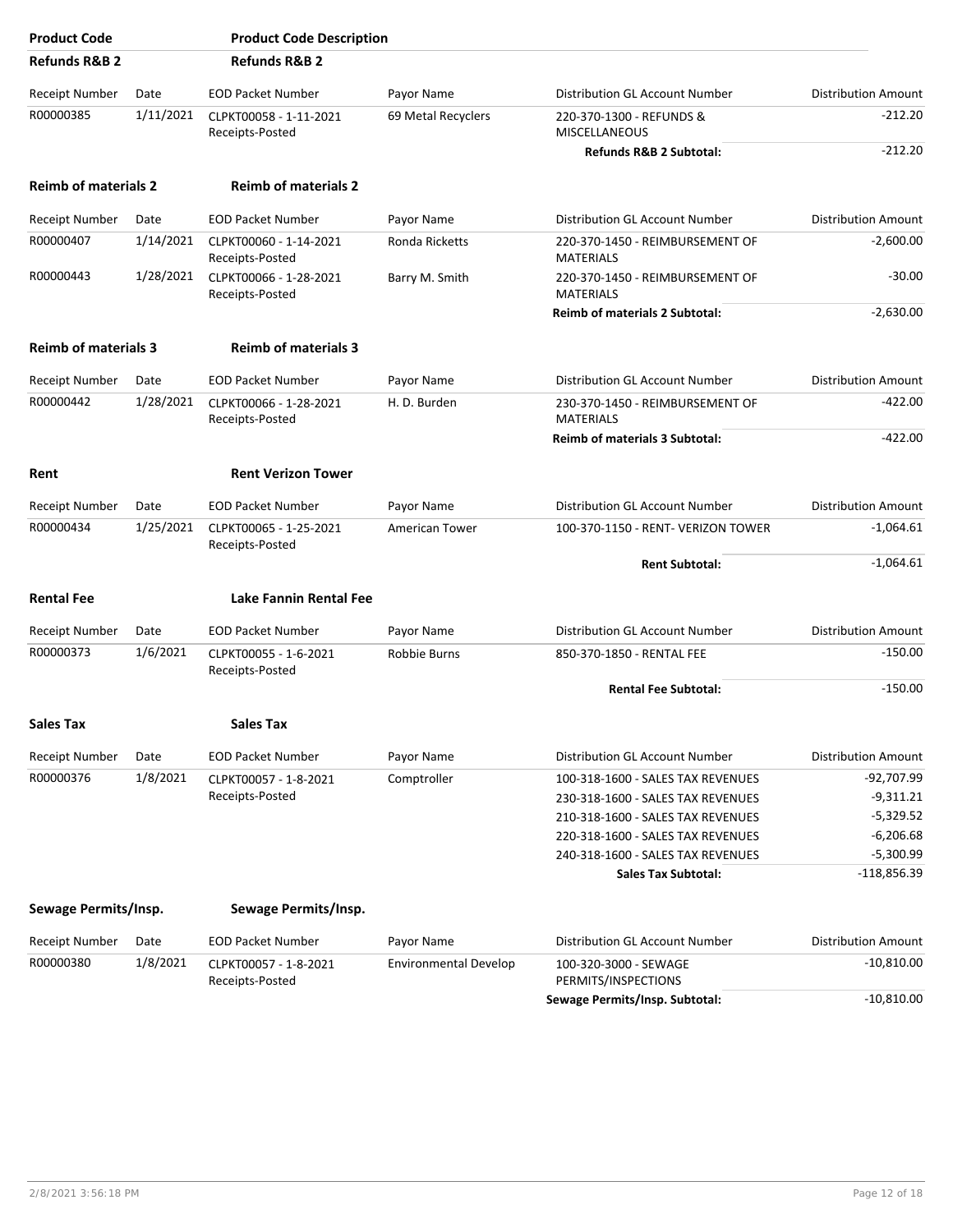| <b>Product Code</b>     |           | <b>Product Code Description</b>           |                           |                                                      |                            |
|-------------------------|-----------|-------------------------------------------|---------------------------|------------------------------------------------------|----------------------------|
| <b>Sheriff Fees</b>     |           | <b>Sheriff Fees</b>                       |                           |                                                      |                            |
| Receipt Number          | Date      | <b>EOD Packet Number</b>                  | Payor Name                | Distribution GL Account Number                       | <b>Distribution Amount</b> |
| R00000381               | 1/8/2021  | CLPKT00057 - 1-8-2021<br>Receipts-Posted  | District Clerk            | 100-340-5600 - SHERIFF FEES                          | $-720.70$                  |
|                         |           |                                           |                           | <b>Sheriff Fees Subtotal:</b>                        | $-720.70$                  |
| <b>Specialty Court</b>  |           | <b>Dist Clk Specialty Court</b>           |                           |                                                      |                            |
| Receipt Number          | Date      | <b>EOD Packet Number</b>                  | Payor Name                | <b>Distribution GL Account Number</b>                | <b>Distribution Amount</b> |
| R00000381               | 1/8/2021  | CLPKT00057 - 1-8-2021<br>Receipts-Posted  | <b>District Clerk</b>     | 590-370-4260 - SPECIALTY COURT                       | $-40.69$                   |
|                         |           |                                           |                           | <b>Specialty Court Subtotal:</b>                     | $-40.69$                   |
| <b>Subdivision</b>      |           | <b>Subdivision Fees</b>                   |                           |                                                      |                            |
| Receipt Number          | Date      | <b>EOD Packet Number</b>                  | Payor Name                | Distribution GL Account Number                       | <b>Distribution Amount</b> |
| R00000371               | 1/6/2021  | CLPKT00055 - 1-6-2021<br>Receipts-Posted  | Jennifer Grellhesl        | 100-340-6520 - SUBDIVISION FEES                      | $-500.00$                  |
| R00000378               | 1/8/2021  | CLPKT00057 - 1-8-2021<br>Receipts-Posted  | Debroah Weaver            | 100-340-6520 - SUBDIVISION FEES                      | $-250.00$                  |
| R00000422               | 1/20/2021 | CLPKT00063 - 1-20-2021<br>Receipts-Posted | Clint Hemby               | 100-340-6520 - SUBDIVISION FEES                      | $-75.00$                   |
|                         |           |                                           |                           | <b>Subdivision Subtotal:</b>                         | $-825.00$                  |
| <b>Tax Certificates</b> |           | <b>Tax Certificates</b>                   |                           |                                                      |                            |
| Receipt Number          | Date      | <b>EOD Packet Number</b>                  | Payor Name                | Distribution GL Account Number                       | Distribution Amount        |
| R00000411               | 1/15/2021 | CLPKT00061 - 1-15-2021<br>Receipts-Posted | <b>Appraisal District</b> | 100-321-9010 - TAX CERTIFICATES                      | $-548.15$                  |
| R00000435               | 1/28/2021 | CLPKT00066 - 1-28-2021<br>Receipts-Posted | <b>Appraisal District</b> | 100-321-9010 - TAX CERTIFICATES                      | $-258.27$                  |
| R00000444               | 1/29/2021 | CLPKT00067 - 1-29-2021<br>Receipts-Posted | <b>Appraisal District</b> | 100-321-9010 - TAX CERTIFICATES                      | $-3.33$                    |
|                         |           |                                           |                           | <b>Tax Certificates Subtotal:</b>                    | $-809.75$                  |
| <b>Technology</b>       |           | <b>County &amp; District Court</b>        |                           |                                                      |                            |
| <b>Receipt Number</b>   | Date      | <b>EOD Packet Number</b>                  | Payor Name                | Distribution GL Account Number                       | <b>Distribution Amount</b> |
| R00000381               | 1/8/2021  | CLPKT00057 - 1-8-2021<br>Receipts-Posted  | <b>District Clerk</b>     | 192-370-4400 -<br>DST.CLK.CO.&DST.CT.TECHNOLOGY FEE  | -48.67                     |
|                         |           |                                           |                           | <b>Technology Subtotal:</b>                          | $-48.67$                   |
| <b>TJJD Basic</b>       |           | <b>Basic</b>                              |                           |                                                      |                            |
| <b>Receipt Number</b>   | Date      | <b>EOD Packet Number</b>                  | Payor Name                | Distribution GL Account Number                       | <b>Distribution Amount</b> |
| R00000416               | 1/19/2021 | CLPKT00062 - 1-19-2021<br>Receipts-Posted | T.J.J.D.                  | 890-330-9150 - BASIC PROBATION<br><b>SUPERVISION</b> | $-11,393.00$               |
|                         |           |                                           |                           | <b>TJJD Basic Subtotal:</b>                          | $-11,393.00$               |
| <b>TJJD Comm Div</b>    |           | <b>Comm Div</b>                           |                           |                                                      |                            |
| Receipt Number          | Date      | <b>EOD Packet Number</b>                  | Payor Name                | Distribution GL Account Number                       | <b>Distribution Amount</b> |
| R00000416               | 1/19/2021 | CLPKT00062 - 1-19-2021<br>Receipts-Posted | T.J.J.D.                  | 890-330-9180 - COMMITMENT DIVERSION                  | $-833.00$                  |
|                         |           |                                           |                           | <b>TJJD Comm Div Subtotal:</b>                       | $-833.00$                  |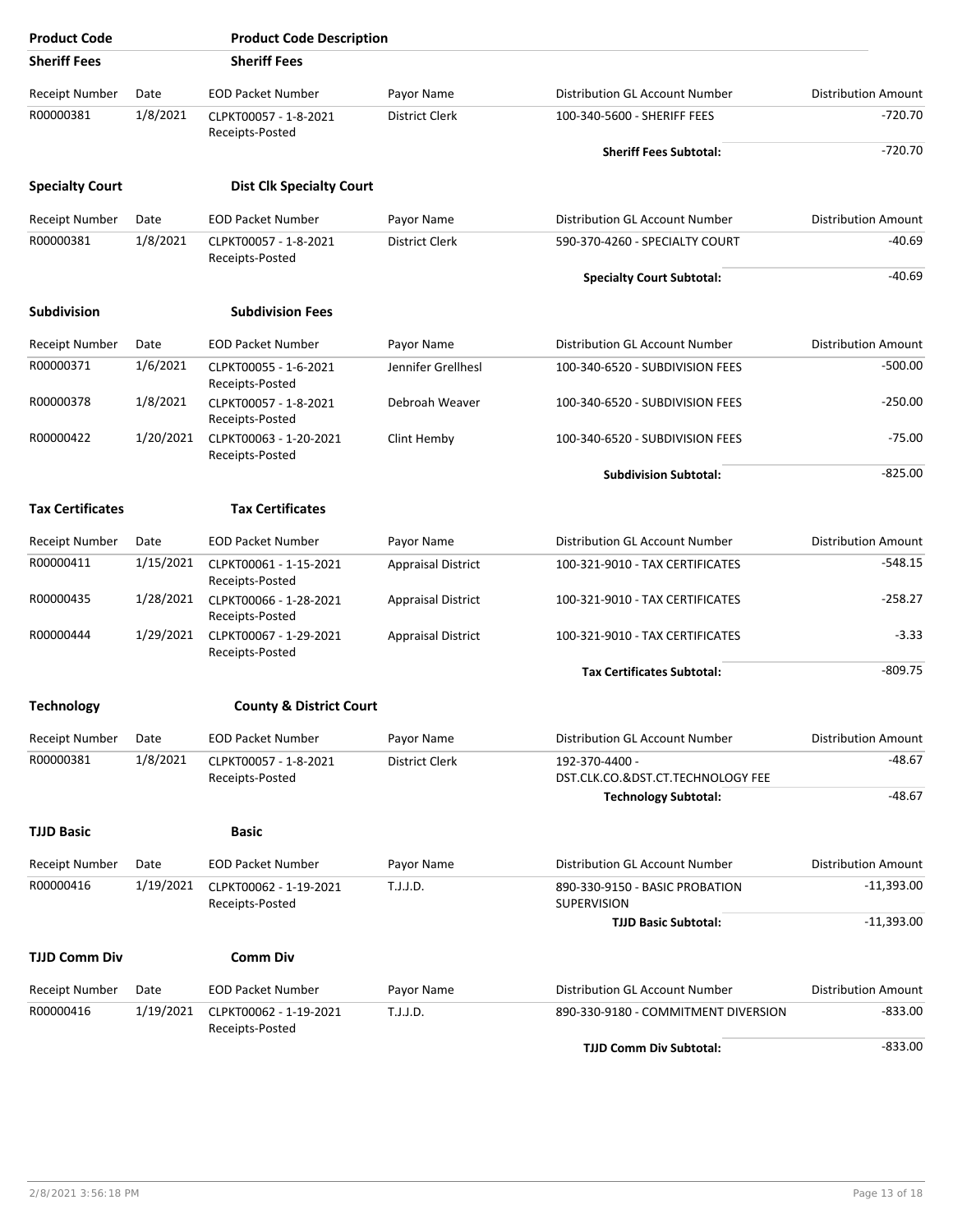| <b>Product Code</b>       |           | <b>Product Code Description</b>           |                      |                                                                    |                            |
|---------------------------|-----------|-------------------------------------------|----------------------|--------------------------------------------------------------------|----------------------------|
| <b>TJJD Comm Prog</b>     |           | <b>Comm Prog</b>                          |                      |                                                                    |                            |
| <b>Receipt Number</b>     | Date      | <b>EOD Packet Number</b>                  | Payor Name           | Distribution GL Account Number                                     | <b>Distribution Amount</b> |
| R00000416                 | 1/19/2021 | CLPKT00062 - 1-19-2021<br>Receipts-Posted | T.J.J.D.             | 890-330-9160 - COMMUNITY PROGRAMS                                  | $-6,250.00$                |
|                           |           |                                           |                      | <b>TJJD Comm Prog Subtotal:</b>                                    | $-6,250.00$                |
| <b>TJJD Local Funding</b> |           | <b>Local Funding</b>                      |                      |                                                                    |                            |
| Receipt Number            | Date      | <b>EOD Packet Number</b>                  | Payor Name           | Distribution GL Account Number                                     | <b>Distribution Amount</b> |
| R00000437                 | 1/28/2021 | CLPKT00066 - 1-28-2021<br>Receipts-Posted | <b>Fannin County</b> | 890-370-9950 - LOCAL FUNDING                                       | $-170,000.00$              |
|                           |           |                                           |                      | <b>TJJD Local Funding Subtotal:</b>                                | $-170,000.00$              |
| <b>TJJD Mental Health</b> |           | <b>Mental Health</b>                      |                      |                                                                    |                            |
| <b>Receipt Number</b>     | Date      | <b>EOD Packet Number</b>                  | Payor Name           | Distribution GL Account Number                                     | <b>Distribution Amount</b> |
| R00000416                 | 1/19/2021 | CLPKT00062 - 1-19-2021<br>Receipts-Posted | T.J.J.D.             | 890-330-9190 - MENTAL HEALTH SERVICES                              | $-895.00$                  |
|                           |           |                                           |                      | <b>TJJD Mental Health Subtotal:</b>                                | $-895.00$                  |
| <b>TJJD PPA</b>           |           | <b>PPA</b>                                |                      |                                                                    |                            |
| Receipt Number            | Date      | <b>EOD Packet Number</b>                  | Payor Name           | Distribution GL Account Number                                     | <b>Distribution Amount</b> |
| R00000416                 | 1/19/2021 | CLPKT00062 - 1-19-2021<br>Receipts-Posted | T.J.J.D.             | 890-330-9170 - PRE/POST ADJUDICATION                               | $-365.00$                  |
|                           |           |                                           |                      | <b>TJJD PPA Subtotal:</b>                                          | $-365.00$                  |
| <b>Toll Collections</b>   |           | <b>Toll Collections</b>                   |                      |                                                                    |                            |
| Receipt Number            | Date      | <b>EOD Packet Number</b>                  | Payor Name           | Distribution GL Account Number                                     | <b>Distribution Amount</b> |
| R00000441                 | 1/28/2021 | CLPKT00066 - 1-28-2021<br>Receipts-Posted | <b>NTTA</b>          | 100-321-2520 - TOLL COLLECTIONS                                    | $-10.00$                   |
|                           |           |                                           |                      | <b>Toll Collections Subtotal:</b>                                  | $-10.00$                   |
| <b>Utilities Reimb</b>    |           | <b>TDHS Utilities</b>                     |                      |                                                                    |                            |
| Receipt Number            | Date      | <b>EOD Packet Number</b>                  | Payor Name           | Distribution GL Account Number                                     | Distribution Amount        |
| R00000412                 | 1/15/2021 | CLPKT00061 - 1-15-2021<br>Receipts-Posted |                      | Health & Human Services Com 100-370-1470 - UTILITIES REIMBURSEMENT | $-1,001.26$                |
|                           |           |                                           |                      | <b>Utilities Reimb Subtotal:</b>                                   | $-1,001.26$                |
| <b>VINE</b>               |           | <b>Texas VINE Program</b>                 |                      |                                                                    |                            |
| <b>Receipt Number</b>     | Date      | <b>EOD Packet Number</b>                  | Payor Name           | Distribution GL Account Number                                     | <b>Distribution Amount</b> |
| R00000399                 | 1/14/2021 | CLPKT00060 - 1-14-2021<br>Receipts-Posted |                      | Office of the Attorney General 100-330-5590 - TEXAS VINE PROGRAM   | $-4,642.78$                |
|                           |           |                                           |                      | <b>VINE Subtotal:</b>                                              | $-4,642.78$                |
| <b>Zoning</b>             |           | <b>Zoning Application Fees</b>            |                      |                                                                    |                            |
| <b>Receipt Number</b>     | Date      | <b>EOD Packet Number</b>                  | Payor Name           | Distribution GL Account Number                                     | <b>Distribution Amount</b> |
| R00000445                 | 1/29/2021 | CLPKT00067 - 1-29-2021<br>Receipts-Posted | Kayla Taylor         | 100-340-6530 - ZONING APPLICATION FEES                             | $-150.00$                  |
|                           |           |                                           |                      | <b>Zoning Subtotal:</b>                                            | $-150.00$                  |
|                           |           |                                           |                      | <b>Grand Total:</b>                                                | $-6,421,129.10$            |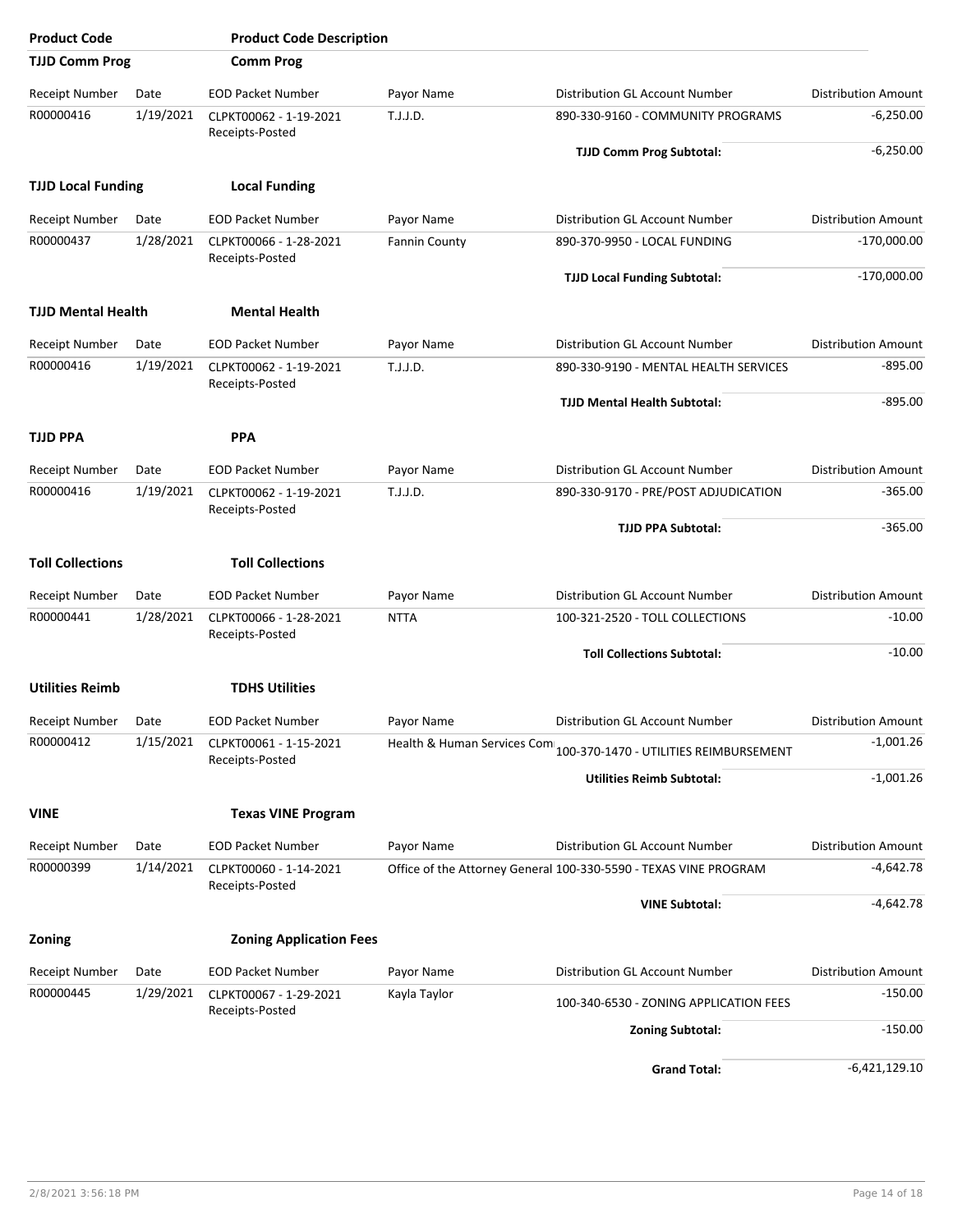

### **Receipt Listing by Product Code**

Fannin County, TX **General Ledger Distribution Account Summary** 

Date Range: 01/01/2021 - 01/31/2021

| Distribution GL Account Number                    |               | <b>Distribution Amount</b> |
|---------------------------------------------------|---------------|----------------------------|
| <b>Fund: 100</b>                                  |               |                            |
| 100-310-1100 - CURRENT TAXES                      |               | -4,033,856.20              |
| 100-310-1200 - DELINQUENT TAXES                   |               | -29,807.85                 |
| 100-318-1300 - COURT COSTS/ARREST FEES            |               | $-6,397.13$                |
| 100-318-1400 - TAX ON MIXED DRINKS                |               | $-6,873.43$                |
| 100-318-1600 - SALES TAX REVENUES                 |               | $-92,707.99$               |
| 100-319-4200 - JAIL PAY PHONE COMMISSION          |               | $-35,053.81$               |
| 100-320-2000 - ALCOHLIC BEVERAGE LICENSE          |               | $-225.00$                  |
| 100-320-3000 - SEWAGE PERMITS/INSPECTIONS         |               | $-10,810.00$               |
| 100-321-2000 - COMMISSIONS ON CAR REGIST          |               | $-6,278.65$                |
| 100-321-2500 - COMMISSION ON CAR TITLES           |               | $-3,675.00$                |
| 100-321-2520 - TOLL COLLECTIONS                   |               | $-10.00$                   |
| 100-321-9010 - TAX CERTIFICATES                   |               | $-809.75$                  |
| 100-330-5590 - TEXAS VINE PROGRAM                 |               | $-4,642.78$                |
| 100-340-1350 - FAMILY PROTECTION FEE              |               | $-196.87$                  |
| 100-340-4500 - DISTRICT CLERK FEES                |               | $-6,672.44$                |
| 100-340-4840 - ELECTION REIMBURSEMENTS            |               | $-4,557.79$                |
| 100-340-5530 - CONSTABLE PCT. 3 FEES              |               | $-140.00$                  |
| 100-340-5600 - SHERIFF FEES                       |               | $-720.70$                  |
| 100-340-5730 - BOND SUPERVISION FEES              |               | $-4,830.00$                |
| 100-340-6000 - D.C.6TH COURT OF APPEALS FEE       |               | $-130.18$                  |
| 100-340-6520 - SUBDIVISION FEES                   |               | $-825.00$                  |
| 100-340-6530 - ZONING APPLICATION FEES            |               | $-150.00$                  |
| 100-340-6540 - FLOOD PLAIN FEES                   |               | $-150.00$                  |
| 100-340-6550 - BUILDING PERMITS                   |               | $-150.00$                  |
| 100-360-1000 - INTEREST EARNINGS                  |               | $-0.08$                    |
| 100-370-1000 - KFYN-RADIO TOWER RENT              |               | $-200.00$                  |
| 100-370-1150 - RENT- VERIZON TOWER                |               | $-1,064.61$                |
| 100-370-1300 - REFUNDS & MISCELLANEOUS            |               | $-527.01$                  |
| 100-370-1310 - AUTOMOBILE INSURANCE LOSS PAYMENTS |               | $-2,119.93$                |
| 100-370-1420 - CULVERT PERMITTING PROCESS         |               | $-550.00$                  |
| 100-370-1470 - UTILITIES REIMBURSEMENT            |               | $-1,001.26$                |
| 100-370-1620 - COURT REPORTER SERVICE FEE         |               | $-391.87$                  |
| 100-370-4320 - PROCEEDS OF SALE OF LIVESTOCK      |               | $-24.32$                   |
|                                                   | 100 Subtotal: | $-4,255,549.65$            |
| <b>Fund: 110</b>                                  |               |                            |
| 110-340-6500 - DISTRICT CLERK FEES                |               | $-217.31$                  |
|                                                   | 110 Subtotal: | $-217.31$                  |
| <b>Fund: 123</b>                                  |               |                            |
| 123-340-4840 - ELECTION REIMBURSEMENTS            |               | $-1,179.80$                |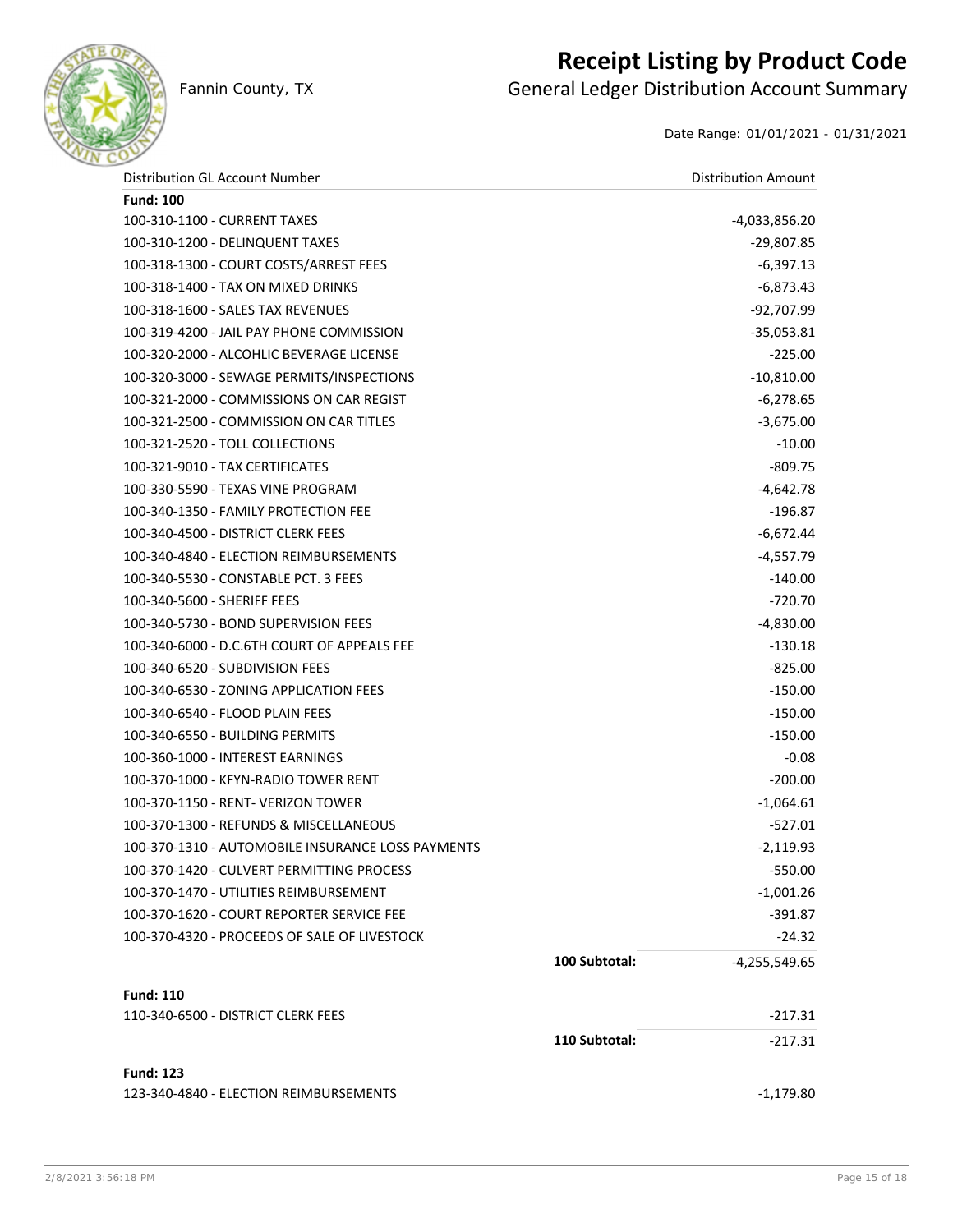| <b>Distribution GL Account Number</b>                      |               | <b>Distribution Amount</b> |
|------------------------------------------------------------|---------------|----------------------------|
|                                                            | 123 Subtotal: | $-1,179.80$                |
| <b>Fund: 130</b>                                           |               |                            |
| 130-345-1130 - SURETY BAIL BOND FEE                        |               | $-690.00$                  |
|                                                            | 130 Subtotal: | $-690.00$                  |
|                                                            |               |                            |
| <b>Fund: 190</b>                                           |               |                            |
| 190-370-1360 - DST.CLK.PRES.REC.FEE                        |               | $-226.56$                  |
|                                                            | 190 Subtotal: | $-226.56$                  |
| <b>Fund: 191</b>                                           |               |                            |
| 191-370-4500 - DISTRICT CT.RECORDS ARCHIVE FEE             |               | $-330.18$                  |
|                                                            | 191 Subtotal: | $-330.18$                  |
|                                                            |               |                            |
| <b>Fund: 192</b>                                           |               |                            |
| 192-370-4400 - DST.CLK.CO.&DST.CT.TECHNOLOGY FEE           |               | $-48.67$                   |
|                                                            | 192 Subtotal: | $-48.67$                   |
| <b>Fund: 193</b>                                           |               |                            |
| 193-370-1330 - DIST.CLK.COURT RECORDS PRESERVATION         |               | $-270.35$                  |
|                                                            | 193 Subtotal: | $-270.35$                  |
|                                                            |               |                            |
| <b>Fund: 200</b><br>200-370-1350 - CO.OFFICE REC.MNGMT.FEE |               | $-406.23$                  |
|                                                            | 200 Subtotal: |                            |
|                                                            |               | $-406.23$                  |
| <b>Fund: 210</b>                                           |               |                            |
| 210-310-1100 - CURRENT TAXES                               |               | $-231,843.31$              |
| 210-310-1200 - DELINQUENT TAXES                            |               | $-1,713.18$                |
| 210-318-1600 - SALES TAX REVENUES                          |               | $-5,329.52$                |
| 210-321-2000 - CAR REGISTRATION/SALES TAX                  |               | $-59,835.01$               |
| 210-321-3000 - COUNTY'S ADDITIONAL \$10                    |               | $-5,311.03$                |
| 210-350-4500 - DISTRICT CLERK FINES                        |               | $-1,194.41$                |
| 210-370-1420 - CULVERT PERMITTING PROCESS                  |               | $-40.00$                   |
|                                                            | 210 Subtotal: | $-305,266.46$              |
| <b>Fund: 220</b>                                           |               |                            |
| 220-310-1100 - CURRENT TAXES                               |               | $-270,113.22$              |
| 220-310-1200 - DELINQUENT TAXES                            |               | $-1,996.00$                |
| 220-318-1600 - SALES TAX REVENUES                          |               | $-6,206.68$                |
| 220-321-2000 - CAR REGISTRATION/SALES TAX                  |               | $-13,459.95$               |
| 220-321-3000 - COUNTY'S ADDITIONAL \$10                    |               | $-6,186.63$                |
| 220-350-4500 - DISTRICT CLERK FINES                        |               | $-1,391.34$                |
| 220-370-1300 - REFUNDS & MISCELLANEOUS                     |               | $-212.20$                  |
| 220-370-1420 - CULVERT PERMITTING PROCESS                  |               | $-220.00$                  |
| 220-370-1450 - REIMBURSEMENT OF MATERIALS                  |               | $-2,630.00$                |
|                                                            | 220 Subtotal: | $-302,416.02$              |
| <b>Fund: 230</b>                                           |               |                            |
| 230-310-1100 - CURRENT TAXES                               |               | -405,143.98                |
| 230-310-1200 - DELINQUENT TAXES                            |               | $-2,993.77$                |
| 230-318-1600 - SALES TAX REVENUES                          |               | $-9,311.21$                |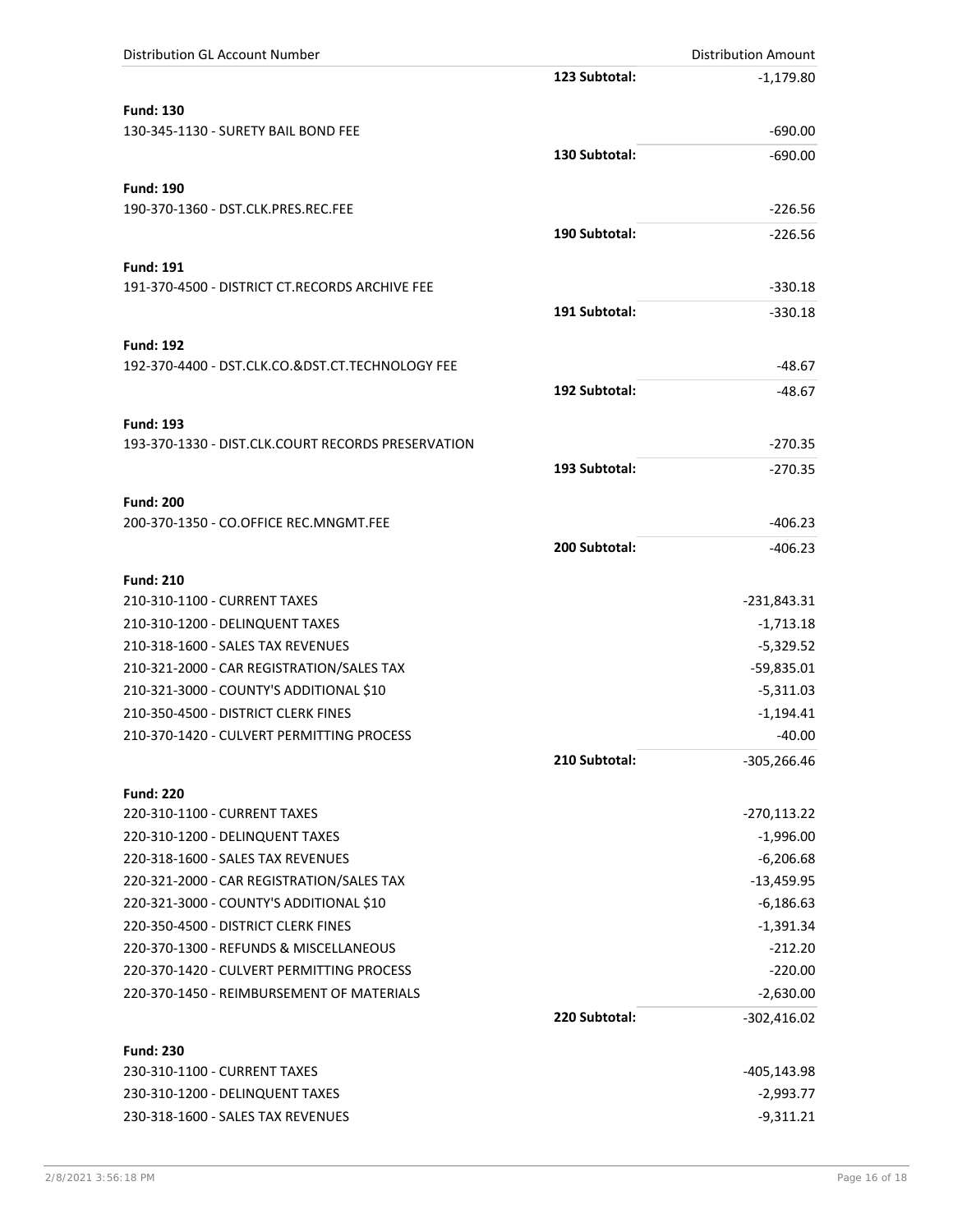| <b>Distribution GL Account Number</b>        |               | <b>Distribution Amount</b> |
|----------------------------------------------|---------------|----------------------------|
| 230-321-2000 - CAR REGISTRATION/SALES TAX    |               | -59,157.58                 |
| 230-321-3000 - COUNTY'S ADDITIONAL \$10      |               | $-9,279.97$                |
| 230-350-4500 - DISTRICT CLERK FINES          |               | $-2,087.01$                |
| 230-370-1420 - CULVERT PERMITTING PROCESS    |               | $-340.00$                  |
| 230-370-1450 - REIMBURSEMENT OF MATERIALS    |               | $-422.00$                  |
|                                              | 230 Subtotal: | -488,735.52                |
| <b>Fund: 240</b>                             |               |                            |
| 240-310-1100 - CURRENT TAXES                 |               | -230,653.83                |
| 240-310-1200 - DELINQUENT TAXES              |               | $-1,704.39$                |
| 240-318-1600 - SALES TAX REVENUES            |               | $-5,300.99$                |
| 240-321-2000 - CAR REGISTRATION/SALES TAX    |               | $-33,673.80$               |
| 240-321-3000 - COUNTY'S ADDITIONAL \$10      |               | $-5,282.37$                |
| 240-350-4500 - DISTRICT CLERK FINES          |               | $-1,187.97$                |
| 240-370-1420 - CULVERT PERMITTING PROCESS    |               | $-500.00$                  |
|                                              |               |                            |
|                                              | 240 Subtotal: | $-278,303.35$              |
| <b>Fund: 310</b>                             |               |                            |
| 310-370-1300 - REFUNDS & MISCELLANEOUS       |               | $-100.00$                  |
|                                              | 310 Subtotal: | $-100.00$                  |
| <b>Fund: 350</b>                             |               |                            |
| 350-340-4500 - DISTRICT CLERK FEES           |               | $-914.37$                  |
|                                              | 350 Subtotal: |                            |
|                                              |               | $-914.37$                  |
| <b>Fund: 360</b>                             |               |                            |
| 360-352-2000 - CONTRABAND FORFEITURE         |               | $-12,917.23$               |
| 360-370-1300 - REFUNDS & MISCELLANEOUS       |               | $-169.25$                  |
|                                              | 360 Subtotal: | $-13,086.48$               |
| <b>Fund: 560</b>                             |               |                            |
| 560-352-2000 - CONTRABAND FORFEITURE         |               | $-27,023.11$               |
|                                              | 560 Subtotal: | $-27,023.11$               |
|                                              |               |                            |
| <b>Fund: 590</b>                             |               |                            |
| 590-370-4250 - DRUG COURT FEE                |               | $-133.59$                  |
| 590-370-4260 - SPECIALTY COURT               |               | $-40.69$                   |
|                                              | 590 Subtotal: | $-174.28$                  |
| <b>Fund: 600</b>                             |               |                            |
| 600-310-1100 - CURRENT TAXES                 |               | -551,821.71                |
| 600-310-1200 - DELINQUENT TAXES              |               | $-1,745.69$                |
|                                              | 600 Subtotal: | $-553,567.40$              |
|                                              |               |                            |
| <b>Fund: 850</b><br>850-370-1500 - DONATIONS |               | $-740.00$                  |
| 850-370-1850 - RENTAL FEE                    |               | $-150.00$                  |
|                                              |               |                            |
|                                              | 850 Subtotal: | $-890.00$                  |
| <b>Fund: 890</b>                             |               |                            |
| 890-330-9150 - BASIC PROBATION SUPERVISION   |               | $-11,393.00$               |
| 890-330-9160 - COMMUNITY PROGRAMS            |               | $-6,250.00$                |